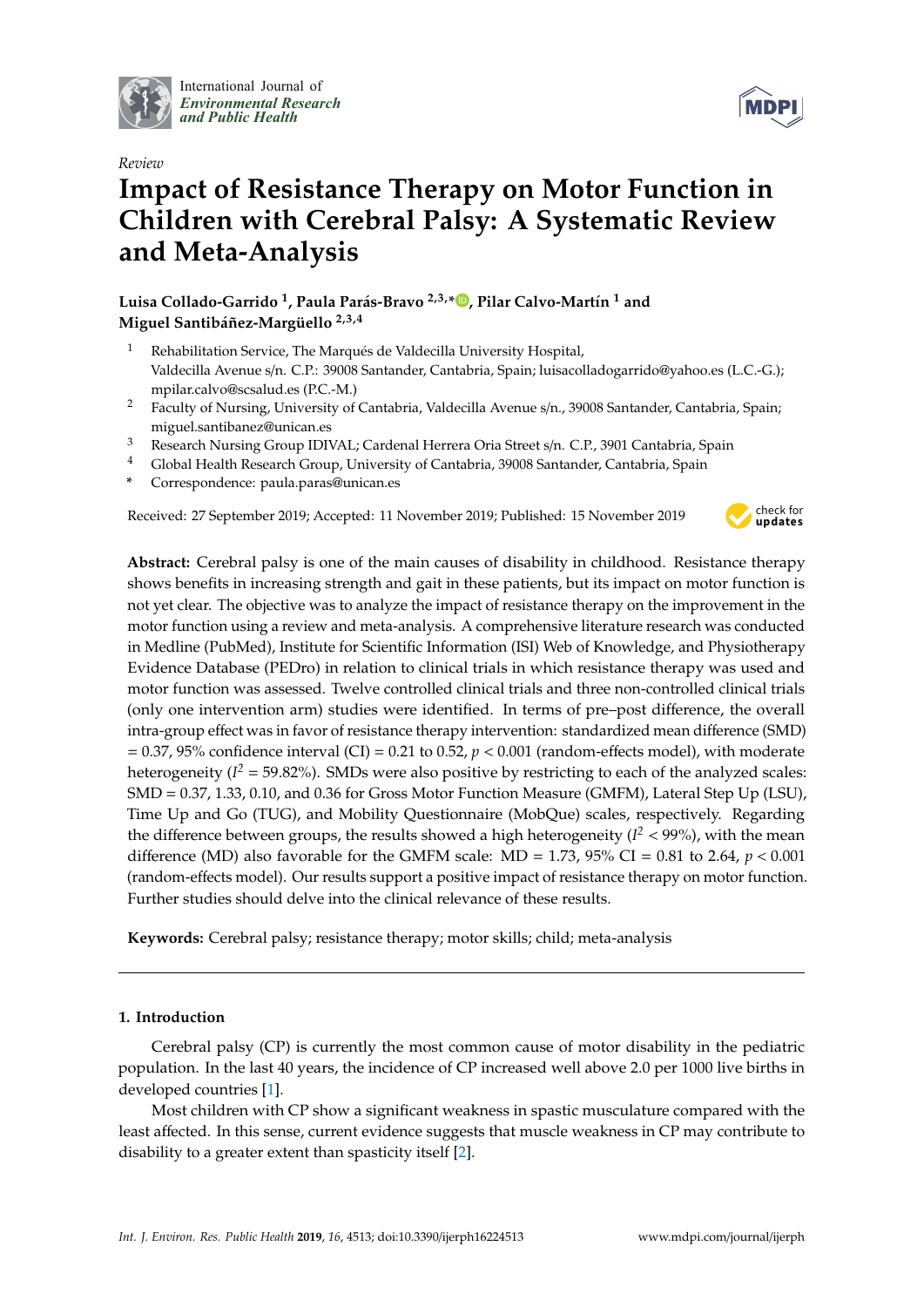In the past, it was feared that the negative effect of increased spasticity associated with resistance therapy interventions was greater than the positive effect associated with these therapies on muscle strength, gait, and motor function [\[3\]](#page-18-2).

However, a systematic review published in 2002 suggested that resistance exercises could increase muscle strength without increasing spasticity [\[4\]](#page-18-3), opening up the possibility that this increase in strength could be simultaneously associated with improvements in gait or motor function.

Several subsequent primary studies led firstly to the publication of a review in 2009 [\[5\]](#page-18-4), in which results were found in favor of motor function based on four published primary studies evaluated. In 2014, in the Park et al. meta-analysis [\[6\]](#page-18-5), the authors concluded that resistance therapy improves muscle strength and that this increase would also affect gait parameters, establishing an intervention protocol of 40–50 min three days per week. Regarding the motor function, the results were inconclusive, highlighting the need for more specific studies. The latest meta-analysis published according to our knowledge as a Cochrane review in 2017 [\[7\]](#page-18-6) did not find a statistically significant increase in the specific dimension of the motor function determined using the GMFM scale (Gross Motor Function Measure) based on the seven primary articles found during their search until June 2016 [\[8–](#page-18-7)[14\]](#page-18-8).

These inconclusive results regarding motor function may be due both to heterogeneity in the study population, as not all reviews published to date focused on children [\[4,](#page-18-3)[6](#page-18-5)[,7\]](#page-18-6), and to heterogeneity in resistance therapy interventions  $[6,15,16]$  $[6,15,16]$  $[6,15,16]$ , as electrical stimulation, for example, was included within these interventions, when it is actually not resistance work, but involuntary muscle enhancement [\[17\]](#page-18-11). Finally, the heterogeneity in the quality of the methodologies applied in the primary studies [\[5–](#page-18-4)[7\]](#page-18-6) may also explain the differential results.

These inconclusive results support the need for a systematic review and meta-analysis to know the specific impact of resistance therapy on motor function, taking into account these sources of heterogeneity. A meta-analysis that synthesizes the quantitative measures found in relation to resistance therapy in children in a more homogeneous way, and that incorporates a subgroup analysis based on the quality of the identified studies would be very useful to establish optimal treatment protocols.

Therefore, the objective of this study was to analyze, through a meta-analysis of published primary studies, the impact of resistance therapy on the parameters of the motor function in children with CP.

### **2. Materials and Methods**

A bibliographic search was conducted to identify epidemiological studies carried out on school-aged CP patients  $(\leq 18$  years), written in English or Spanish, in which resistance therapy was used and which reported at least one determination in motor function, both pre and post intervention, in order to assess intra-group change and those that reported differences between groups in this outcome measure. Different international bibliographic databases were consulted: Medline through PubMed, Institute for Scientific Information (ISI) Web of Knowledge, and Physiotherapy Evidence Database (PEDro). All relevant primary studies (published and under publication) until January 2018 were identified, using the following keywords: "strength training" OR "strengthening" OR "resistance exercise" AND "cerebral palsy", using free text and without applying any limitation in the search strategy. We also performed a manual search within the bibliographic references of the retrieved studies. In total, 631 primary studies were found in the search in Medline, 1034 in ISI Web of Knowledge, and 130 in PEDro.

Studies using electrostimulation as resistance therapy and populations with diseases other than CP were excluded. Table [1](#page-2-0) shows the inclusion and exclusion criteria applied to the references found, either by reading the abstracts or, when necessary, by reading the full text of the primary studies. Figure [1](#page-2-1) shows the flowchart used to identify the primary studies to be included in the review, and it also reports the reasons for exclusion. For the identification of those ongoing studies, we searched the electronic database of clinical trial registries: Current Controlled Trials, National Health Service, The National Research Register, and Clinical Trials.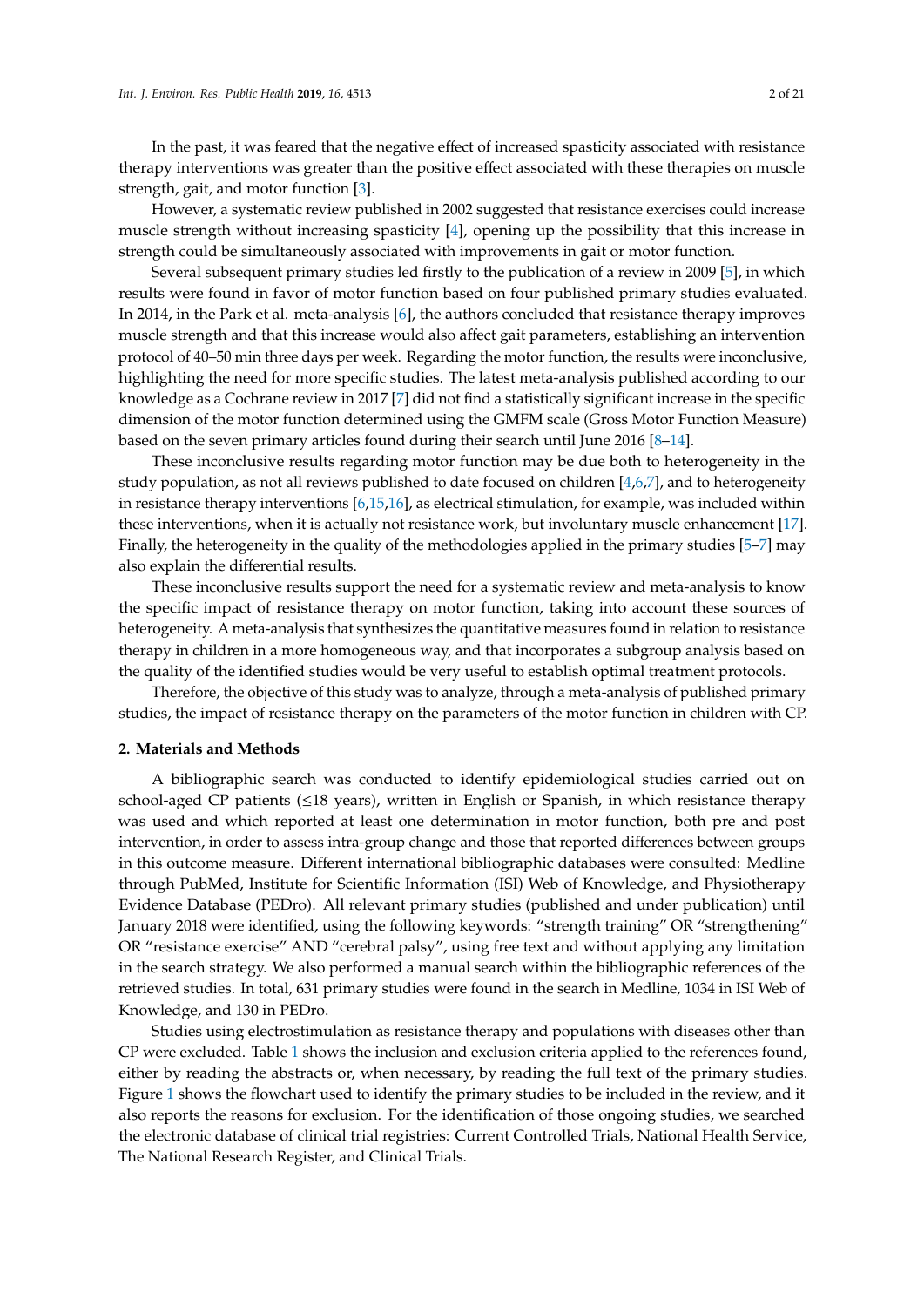<span id="page-2-1"></span>

<span id="page-2-0"></span>**Figure 1.** Flowchart used for the identification of clinical trials and studies with intervention based on resistance therapy and motor function measured as the outcome variable.

**Table 1.** Inclusion and exclusion criteria.

| <b>Inclusion Criteria</b> |  |
|---------------------------|--|
|                           |  |

- School-aged patients diagnosed with CP<sup>a</sup> ( $\leq$ 18 years)
- Design: both controlled (randomized or quasi-randomized) and non-controlled clinical trials
- Intervention based on resistance therapy **Figure 2.1**
- Language: written in English or Spanish
- Information on at least one determination in motor function, both pre and post intervention, or differences between groups in these outcome measures in the case of controlled studies

# **Exclusion Criteria**

- **•** Adult patients (≥19 years)
	- Population with diseases other than CP
	- Electrical stimulation as a resistance therapy of choice

<sup>a</sup> Cerebral palsy.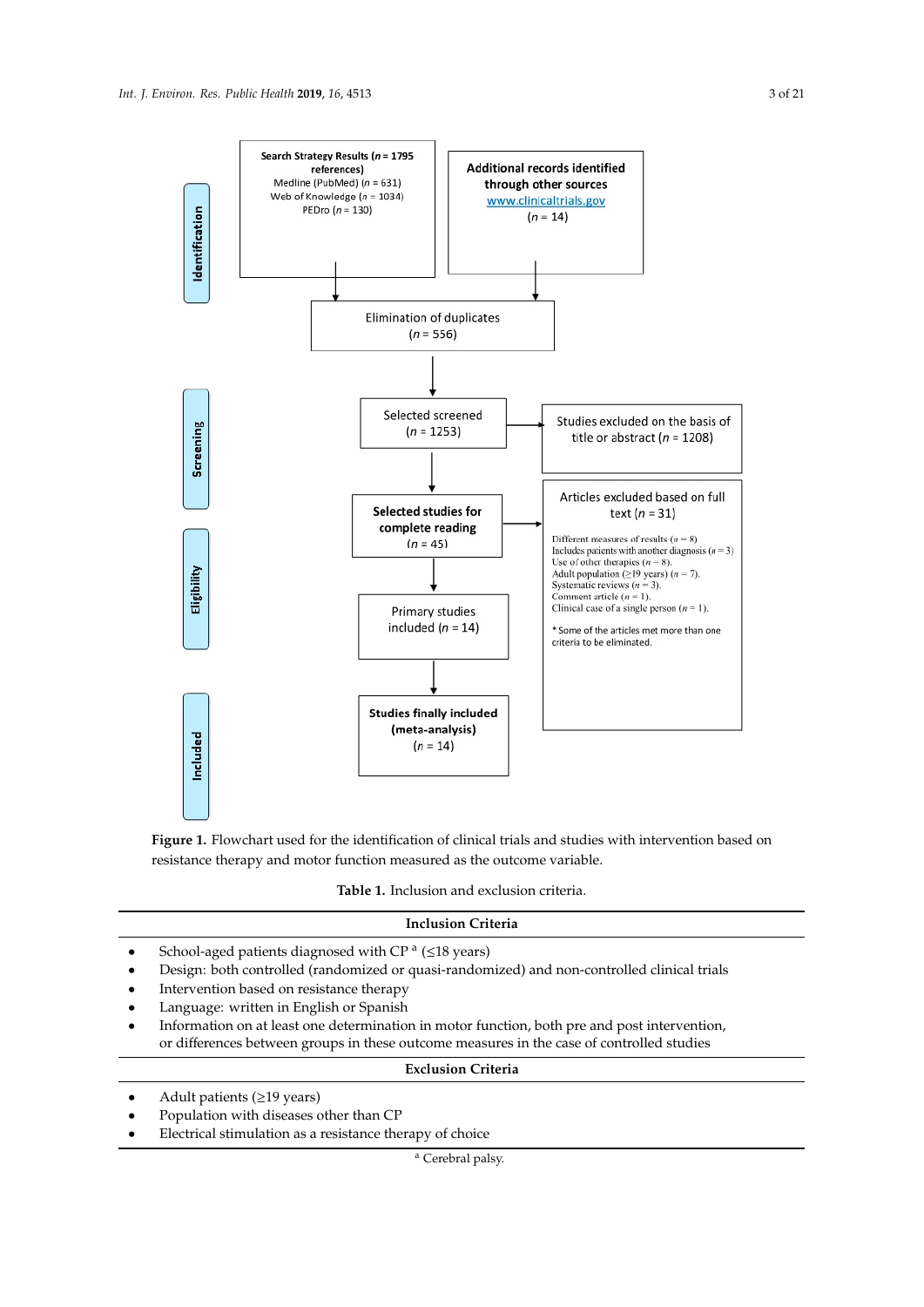The assessment of the presence of the main types of biases and of the overall methodological quality in each primary study was carried out in a standardized manner using the tool known as the PEDro Scale [\[18](#page-18-12)[–20\]](#page-19-0).

Quality assessment followed the recommendations of Chalmers [\[21\]](#page-19-1) and Santibañez [\[22\]](#page-19-2) in order to minimize observer bias; each article was assigned an identification number, eliminating journal and author data. Each primary study was assessed independently by two reviewers (L.C.-G. and M.S.-M.). In cases of discrepancy in the evaluation, it was assessed whether the discrepancy affected the qualitative rate or the quantitative score, resolved by consensus.

### *Data Analysis*

The standardized mean difference (SMD), with its 95% confidence interval (95% CI), was chosen as a summary measure of the effect to allow us to combine data for the following motor function scales: Gross Motor Function Measure (GMFM), Lateral Step Up (LSU), Time Up and Go (TUG), and Mobility Questionnaire (MobQue) used in the meta-analysis. This strategy, which is consistent with the approach taken in other reviews [\[7,](#page-18-6)[23\]](#page-19-3), increases the pool of studies, thereby increasing the power to detect both intra-group and between-group differences in the motor functions.

In a second strategy, as a sensitivity analysis, the results were restricted to studies using the GMFM scale. In this second approach, the mean difference (MD) on the natural (non-standardized) scale was used.

To weight intervention effects, a random-effects model versus a fixed-effects model was chosen after studying the heterogeneity for each outcome. Statistical heterogeneity was assessed through Cochran's Q-test and  $I^2$  statistic, which describe the percentage of total variation across studies that is attributable to statistical heterogeneity rather than to chance. *I <sup>2</sup>* values of 25%, 50%, and 75% correspond to low, moderate, and high between-study statistical heterogeneity. A *p*-value <0.10 was set as the cut-off point for statistically significant heterogeneity in the chi-squared test for heterogeneity [\[24\]](#page-19-4). We used the DerSimonian and Laird random-effects model with inverse variance to generate SMDs and MDs [\[25\]](#page-19-5).

Subgroup analyses were predefined, attending to the study design, duration of therapy, number of sessions, duration of each session, and type of intervention protocol, depending on the score in the analysis of methodological quality.

We sought evidence of publication bias using the funnel plot method and Egger's regression asymmetry test [\[26](#page-19-6)[,27\]](#page-19-7). In addition, Duval and Tweedie's "trim and fill" approach was used to obtain the best estimation of the unbiased effect size [\[28\]](#page-19-8).

The meta-analysis was written following the recommendations of the Preferred Reporting Items for Systematic Reviews and Meta-Analyses (PRISMA) statement [\[29\]](#page-19-9). All analyses were conducted using Comprehensive Meta-Analysis (CMA v2) [\[30\]](#page-19-10).

### **3. Results**

According to the selection criteria, 15 original articles were found; 12 were randomized controlled clinical trials  $[8-10,12-14,31-36]$  $[8-10,12-14,31-36]$  $[8-10,12-14,31-36]$  $[8-10,12-14,31-36]$  $[8-10,12-14,31-36]$ , all of them with two parallel branches (arms), and three were non-controlled clinical trials (only one intervention arm) [\[37](#page-19-13)[–39\]](#page-19-14). Table [2](#page-4-0) presents the characteristics of these finally included studies.

Regarding the assessment of the overall methodological quality in each primary study, two of the studies obtained an "excellent" score (7–8 points out of 10) [\[32](#page-19-15)[,36\]](#page-19-12), seven studies obtained a "good" score (between five and six points) [\[8](#page-18-7)[,12](#page-18-14)[–14,](#page-18-8)[31,](#page-19-11)[34](#page-19-16)[,35\]](#page-19-17), four studies obtained a "fair" score (between three and four points) [\[9](#page-18-15)[,10,](#page-18-13)[33,](#page-19-18)[39\]](#page-19-14), and two of them obtained a "poor" score (two points) [\[37,](#page-19-13)[38\]](#page-19-19) (see Table [3\)](#page-9-0).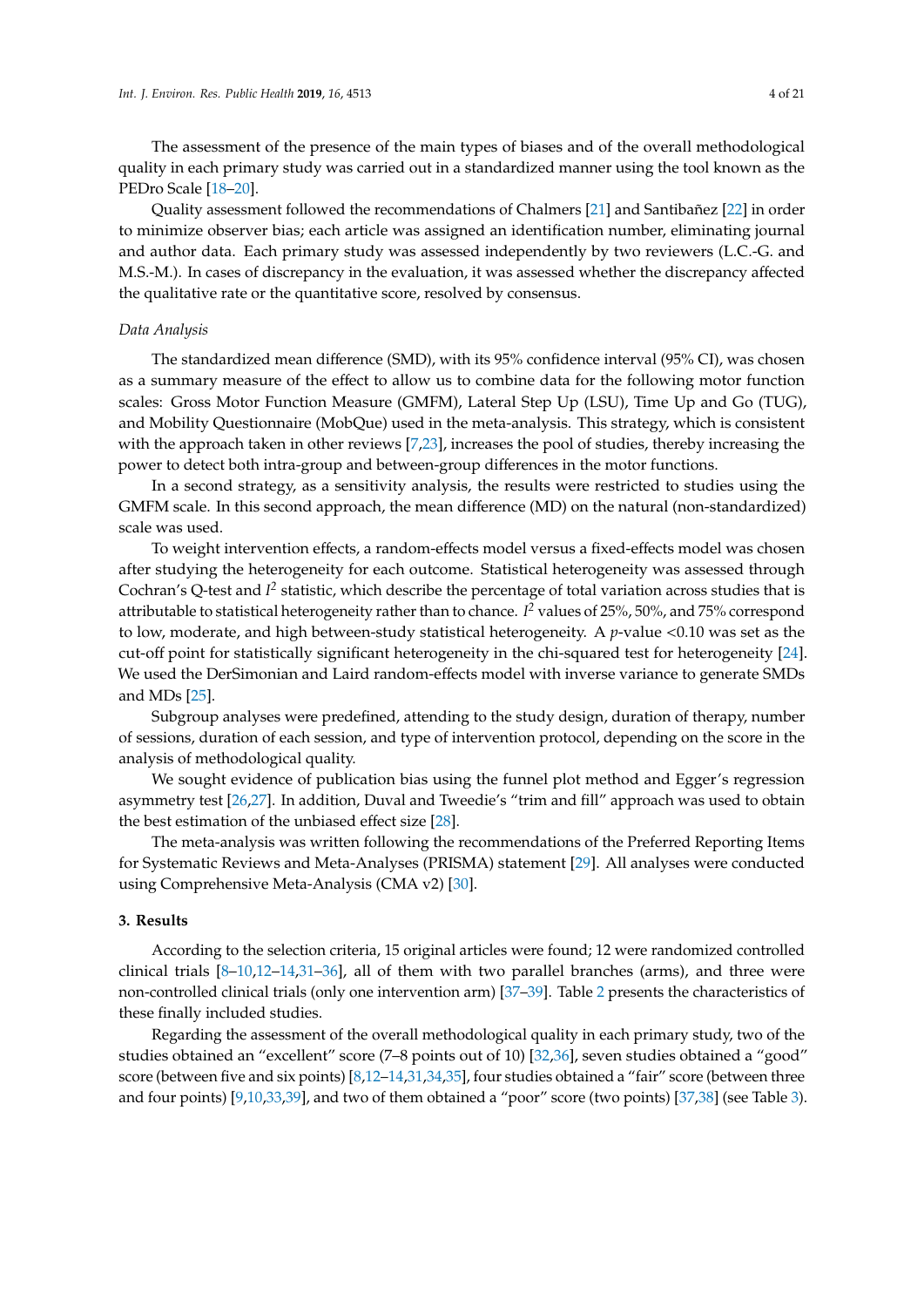<span id="page-4-0"></span>

| <b>First Author.</b><br><b>Publication Year</b> | Country    | <b>Study Design</b>                | <b>Study Population</b>                                                                 | Duration                                     | Procedure                                                                                                                                       | <b>Main Results</b>                                                                                                                                                    | <b>Other Results</b>                                                                                                                                                                                                                                                                                                                                                                                                                                                                                                                             |
|-------------------------------------------------|------------|------------------------------------|-----------------------------------------------------------------------------------------|----------------------------------------------|-------------------------------------------------------------------------------------------------------------------------------------------------|------------------------------------------------------------------------------------------------------------------------------------------------------------------------|--------------------------------------------------------------------------------------------------------------------------------------------------------------------------------------------------------------------------------------------------------------------------------------------------------------------------------------------------------------------------------------------------------------------------------------------------------------------------------------------------------------------------------------------------|
| Aye et al., 2016 [37]                           | Myanmar    | Non-randomized<br>controlled trial | 40 CP <sup>a</sup> children<br>$(I-H$ GMFCS $\overline{b}$ )<br>Average age:<br>6 years | 6 weeks<br>3 times/week<br>45 min/session    | Progressive strength training                                                                                                                   | GMFM $^{\circ}$ D ( $p = 0.056$ ):<br>Pre: $28.4 \pm 11.1$<br>Post: $33.2 \pm 11.1$<br>GMFM E ( $p = 0.009$ ):<br>Pre: $42.4 \pm 19.3$<br>Post: $54.9 \pm 22.5$        |                                                                                                                                                                                                                                                                                                                                                                                                                                                                                                                                                  |
| Dodd et al., 2003<br>[8]                        | Australia  | Randomized<br>controlled trial     | 21 CP children<br>(I-III GMFCS)<br>Average age:<br>13 years                             | 6 weeks<br>3 times/week<br>20-30 min/session | Intervention group ( $n = 11$ ):<br>Functional strength<br>training/conventional therapy<br>Control group ( $n = 10$ ):<br>Conventional therapy | GMFM: intervention group<br>$(p = 0.651)$ : Pre: 64.2 ± 27.8<br>Post: $69 \pm 21.4$<br>Control group ( $p = 0.729$ ):<br>Pre: $71.7 \pm 24.9$<br>Post: $75.3 \pm 21.3$ | Gait speed (cm/s):<br>Intervention group ( $p = 0.950$ ):<br>Pre: $79 \pm 38.83$<br>Post: $80 \pm 35.33$<br>Control group:<br>Pre: $82.5 \pm 40.83$<br>Post: $84.16 \pm 34.66$                                                                                                                                                                                                                                                                                                                                                                   |
| Engsberg et al.,<br>2006 [9]                    | <b>USA</b> | Randomized<br>controlled trial     | 12 CP children<br>(I-III GMFCS)<br>Average age:<br>9.9 years                            | 12 weeks<br>3 times/week                     | Intervention group ( $n = 9$ ):<br>Progressive strength training.<br>Control group ( $n = 3$ ):<br>Non-therapy                                  | GMFM: Intervention group<br>$(p = 0.785)$ : Pre: 65.8 $\pm$ 30.8<br>Post: $69.1 \pm 28.4$                                                                              | Gait speed (cm/s):<br>Intervention group ( $p = 0.743$ ):<br>Pre: $85.9 \pm 31.1$<br>Post: $91 \pm 34.6$<br>Control group:<br>Pre: $80.1 \pm 23.4$<br>Post: $78.6 \pm 31.3$<br>Cadence (steps/min):<br>Intervention group ( $p = 0.813$ ):<br>Pre: $120.3 \pm 36.3$<br>Post: $124.4 \pm 37.2$<br>Control group:<br>Pre: $121.7 \pm 17.9$<br>Post: $123.1 \pm 12.9$<br>Step length (cm):<br>Intervention group ( $p = 0.826$ ):<br>Pre: $82.6 \pm 21$<br>Post: $84.8 \pm 21.4$<br>Control group:<br>Pre: $80.6 \pm 14.8$<br>Post: $77.7 \pm 25.8$ |

# **Table 2.** Characteristics of included studies.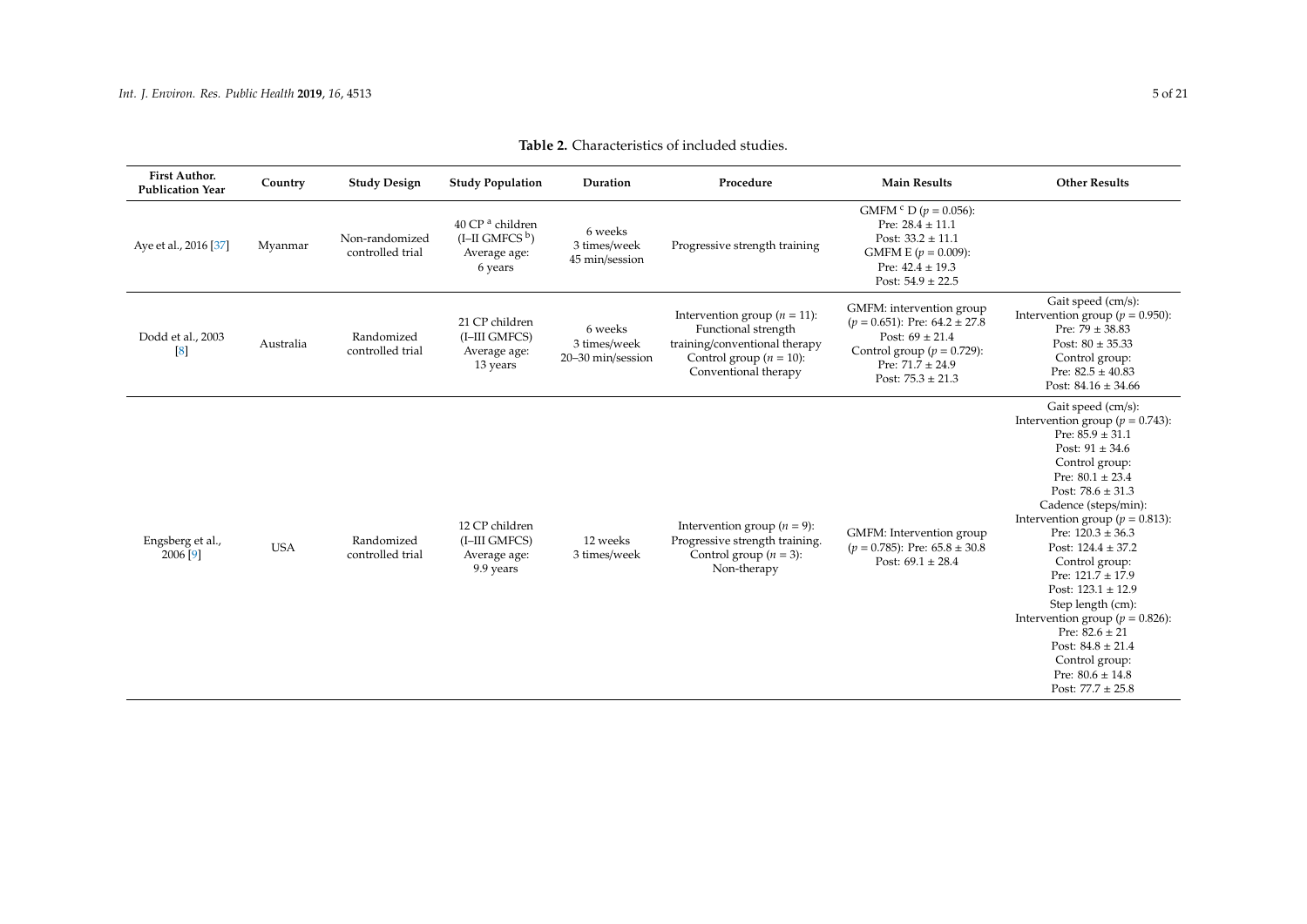| <b>First Author.</b><br><b>Publication Year</b> | Country     | <b>Study Design</b>                | <b>Study Population</b>                             | Duration                                   | Procedure                                                                                                                                    | <b>Main Results</b>                                                                                                                                                      | <b>Other Results</b>                                                                                                                                                                                                                                                                                                                                                                                                                                                                                                                         |
|-------------------------------------------------|-------------|------------------------------------|-----------------------------------------------------|--------------------------------------------|----------------------------------------------------------------------------------------------------------------------------------------------|--------------------------------------------------------------------------------------------------------------------------------------------------------------------------|----------------------------------------------------------------------------------------------------------------------------------------------------------------------------------------------------------------------------------------------------------------------------------------------------------------------------------------------------------------------------------------------------------------------------------------------------------------------------------------------------------------------------------------------|
| Fowler et al., 2010<br>[31]                     | <b>USA</b>  | Randomized<br>controlled trial     | 62 CP children<br>(I-III GMFCS)<br>Age: 7-18 years  | 12 weeks<br>3 times/week<br>60 min/session | Intervention group ( $n = 31$ ):<br>Resistance training on bicycle<br>Control group ( $n = 31$ ):<br>Non-therapy                             | GMFM: Intervention group<br>$(p = 0.038)$ : Pre: 69.6 ± 2.1<br>Post: $70.8 \pm 2.07$<br>Control group ( $p = 0.382$ ):<br>Pre: $68.8 \pm 2.12$<br>Post: $69.3 \pm 1.97$  | Gait speed (cm/s):<br>Intervention group ( $p = 0.282$ ):<br>Pre: $111.5 \pm 6.67$<br>Post: $113.33 \pm 6.2$<br>Control group:<br>Pre: $97.83 \pm 6.05$<br>Post: $103.5 \pm 6.26$                                                                                                                                                                                                                                                                                                                                                            |
| Jung et al., 2013<br>$[39]$                     | South Korea | Non-randomized<br>controlled trial | 6 CP children<br>(I GMFCS)<br>Age: 4-10 years       | 6 weeks<br>3 times/week<br>30 min/session  | Progressive strength training                                                                                                                | GMFM D ( $p = 0.805$ ):<br>Pre: $88.5 \pm 15$<br>Post: $90.6 \pm 14.5$<br>GMFM E ( $p = 0.859$ ):<br>Pre: $78 \pm 21.9$<br>Post: $80.3 \pm 22.9$                         | Gait speed (cm/s) ( $p = 0.512$ ):<br>Pre: $81.4 \pm 19$<br>Post: $88.7 \pm 19.2$<br>Cadence (steps/min) ( $p = 0.039$ ):<br>Pre: $117.7 \pm 10.7$<br>Post: $129.6 \pm 7.1$<br>Step length (cm) $(p = 0.607)$ :<br>Pre: $84 \pm 15.9$<br>Post: $88.9 \pm 16.9$                                                                                                                                                                                                                                                                               |
| Lee et al., 2008 [12]                           | Korea       | Randomized<br>controlled trial     | 17 CP children<br>(II-III GMFCS)<br>Age: 4-12 years | 5 weeks<br>3 times/week<br>60 min/session  | Intervention group ( $n = 9$ ):<br>Table of resistance exercises<br>Control group ( $n = 8$ ):<br>Conventional<br>neurodevelopmental therapy | GMFM: Intervention group<br>$(p = 0.949)$ : Pre: 86.5 ± 13.3<br>Post: $86.9 \pm 13.4$<br>Control group ( $p = 0.976$ ):<br>Pre: $85.2 \pm 13.4$<br>Post: $85.4 \pm 13.5$ | Gait speed (cm/s):<br>Intervention group ( $p = 0.236$ ):<br>Pre: $54.7 \pm 30.7$<br>Post: $74.6 \pm 38.7$<br>Control group:<br>Pre: $69.8 \pm 43$<br>Post: $68.2 \pm 42.9$<br>Cadence (steps/min):<br>Intervention group ( $p = 0.848$ ):<br>Pre: $106.8 \pm 37.1$<br>Post: $109.7 \pm 26$<br>Control group:<br>Pre: $107.9 \pm 48.4$<br>Post: $101.1 \pm 47.4$<br>Step length (cm):<br>Intervention group ( $p = 0.137$ ):<br>Pre: $62.5 \pm 21.8$<br>Post: $80 \pm 26.4$<br>Control group:<br>Pre: $70 \pm 32.1$<br>Post: $68.2 \pm 42.9$ |

# **Table 2.** *Cont.*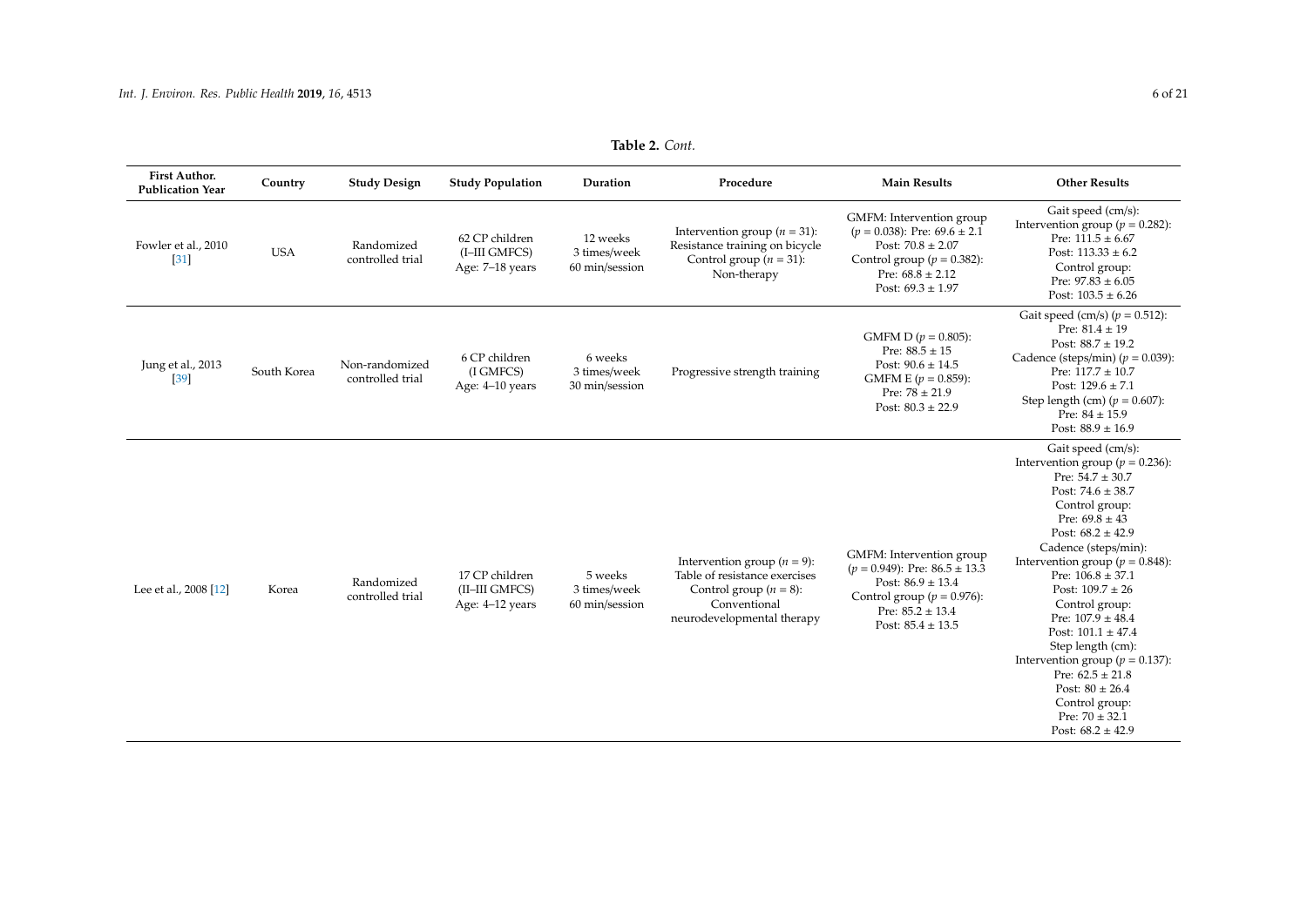| <b>First Author.</b><br><b>Publication Year</b> | Country | <b>Study Design</b>                | <b>Study Population</b>                            | Duration                                  | Procedure                                                                                                                                                                                    | <b>Main Results</b>                                                                                                                                                                                                                                                                                                                                                        | <b>Other Results</b> |
|-------------------------------------------------|---------|------------------------------------|----------------------------------------------------|-------------------------------------------|----------------------------------------------------------------------------------------------------------------------------------------------------------------------------------------------|----------------------------------------------------------------------------------------------------------------------------------------------------------------------------------------------------------------------------------------------------------------------------------------------------------------------------------------------------------------------------|----------------------|
| Lee et al., 2014 [38]                           | Korea   | Non-randomized<br>controlled trial | 13 CP children<br>(I-II GMFCS)<br>Age: 6-18 years  | 8 weeks<br>2 times/week<br>30 min/session | Table of resistance exercises                                                                                                                                                                | TUG $d$ ( $p = 0.225$ ):<br>Pre: $25.17 + 7.53$<br>Post: $21.79 \pm 6.43$                                                                                                                                                                                                                                                                                                  |                      |
| Lee et al., 2015 [14]                           | Korea   | Randomized<br>controlled trial     | 26 CP children<br>(I-III GMFCS)<br>Age: 5-10 years | 6 weeks<br>3 times/week<br>50 min/session | Intervention group ( $n = 13$ ):<br>Functional strength<br>training/conventional<br>neurodevelopmental therapy<br>Control group ( $n = 13$ ):<br>Conventional<br>neurodevelopmental therapy  | GMFM: Intervention group<br>$(p = 0.575)$ : Pre: 78 ± 19.1<br>Post: $81.9 \pm 16.1$<br>Control group ( $p = 0.699$ ):<br>Pre: $79.1 \pm 14.7$<br>Post: $81.3 \pm 14.3$<br>MobQue <sup>e</sup> :<br>Intervention group ( $p = 0.318$ ):<br>Pre: $55.7 \pm 29.9$<br>Post: $66.9 \pm 26.7$<br>Control group ( $p = 0.757$ ):<br>Pre: $48.3 \pm 26.9$<br>Post: $51.5 \pm 25.7$ |                      |
| Liao et al., 2007<br>$[10]$                     | China   | Randomized<br>controlled trial     | 20 CP children<br>(I-II GMFCS)<br>Age: 5-12 years  | 6 weeks<br>3 times/week<br>90 min/session | Intervention group ( $n = 10$ ):<br>Table of resistance<br>exercises/conventional<br>neurodevelopmental therapy<br>Control group ( $n = 10$ ):<br>Conventional<br>neurodevelopmental therapy | GMFM: Intervention group<br>$(p = 0.596)$ : Pre: 76.6 ± 13.91<br>Post: $79.8 \pm 12.96$<br>Control group ( $p = 0.925$ ):<br>Pre: $83.1 \pm 10.11$<br>Post: $83.5 \pm 8.85$                                                                                                                                                                                                |                      |

**Table 2.** *Cont.*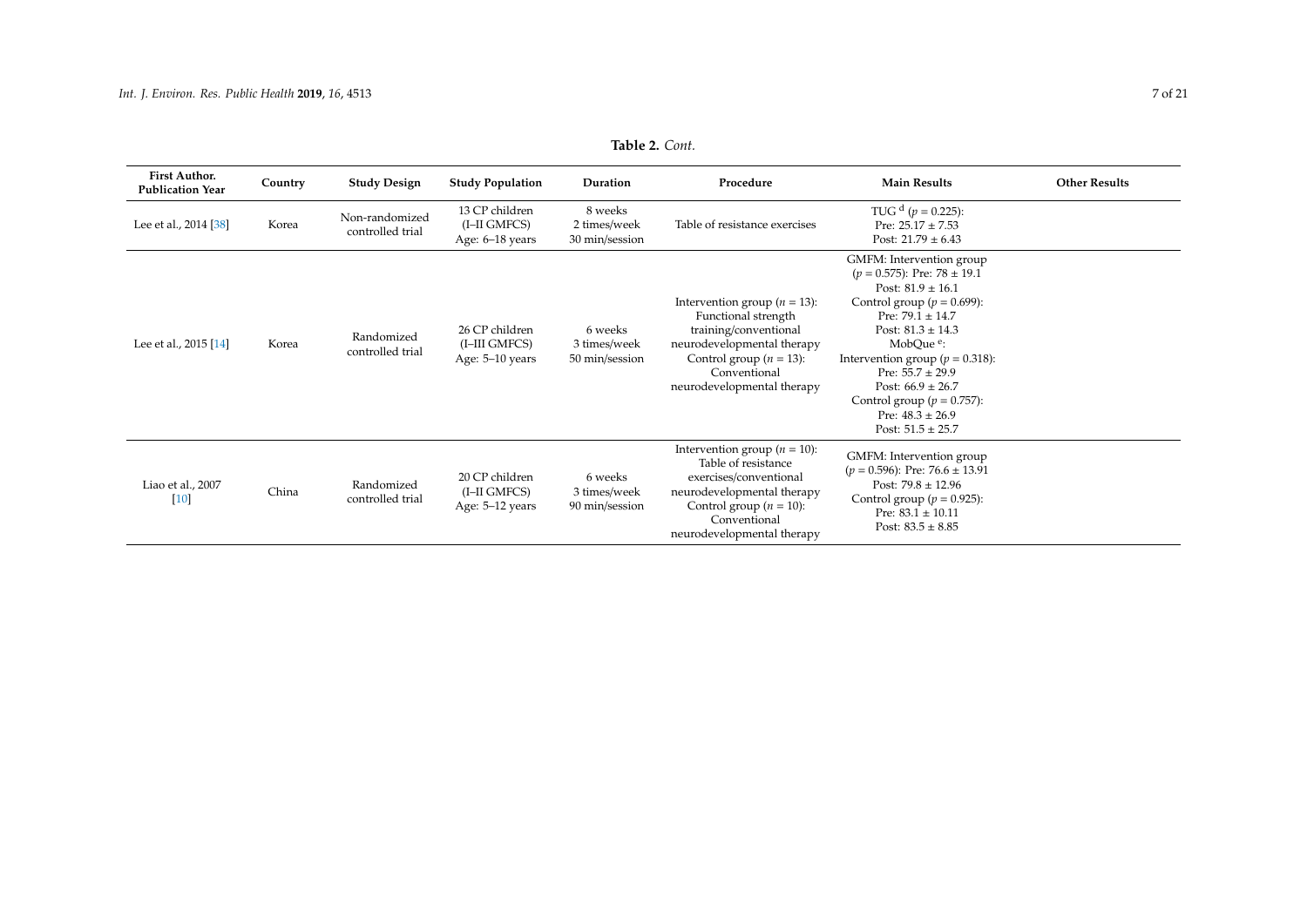| First Author.<br><b>Publication Year</b> | Country  | <b>Study Design</b>            | <b>Study Population</b>                            | Duration                                  | Procedure                                                                                                                                     | <b>Main Results</b>                                                                                                                                                                                                                                                                                                                                                                             | <b>Other Results</b>                                                                                                                                                                                                                                                                                                                                                                                                                                                 |
|------------------------------------------|----------|--------------------------------|----------------------------------------------------|-------------------------------------------|-----------------------------------------------------------------------------------------------------------------------------------------------|-------------------------------------------------------------------------------------------------------------------------------------------------------------------------------------------------------------------------------------------------------------------------------------------------------------------------------------------------------------------------------------------------|----------------------------------------------------------------------------------------------------------------------------------------------------------------------------------------------------------------------------------------------------------------------------------------------------------------------------------------------------------------------------------------------------------------------------------------------------------------------|
| Pandey et al., 2011<br>$[35]$            | India    | Randomized<br>controlled trial | 18 CP children<br>Age: 5-10 years                  | 4 weeks<br>2 times/week<br>60 min/session | Intervention group ( $n = 9$ ):<br>Functional strength training<br>Control group ( $n = 9$ ):<br>Non-therapy                                  | Lateral step up<br>(left): Intervention group<br>$(p < 0.001)$ :<br>Pre: $6.22 \pm 1.44$<br>Post: $11.8 \pm 3$<br>Control group ( $p = 0.522$ ):<br>Pre: $6.44 \pm 1.66$<br>Post: $6 \pm 1.2$ Lateral step up<br>(right):<br>Intervention group ( $p = 0.000$ ):<br>Pre: $6.4 \pm 1.6$<br>Post: $12.6 \pm 2.24$ Control group<br>$(p = 0.394)$ :<br>Pre: $5.8 \pm 1.2$<br>Post: $5.34 \pm 1.06$ | Gait speed: Intervention group<br>$(p = 0.001)$ :<br>Pre: $54 \pm 8$<br>Post: $70 \pm 10$<br>Control group:<br>Pre: $59 \pm 9$<br>Post: $60 \pm 10$ Cadence:<br>Intervention group ( $p = 0.004$ ):<br>Pre: $111 \pm 10$<br>Post: $127 \pm 11$<br>Control group:<br>Pre: $125 \pm 27$<br>Post: $127 \pm 26$<br>Step length:<br>Intervention group ( $p = 1.000$ ):<br>Pre: $63 + 16$<br>Post: $63 \pm 10$<br>Control group:<br>Pre: $58 \pm 14$<br>Post: $60 \pm 10$ |
| Peungsuwan et al.,<br>2017 [36]          | Thailand | Randomized<br>controlled trial | 15 CP children<br>(I-III GMFCS)<br>Age: 7-16 years | 8 weeks<br>3 times/week<br>70 min/session | Intervention group ( $n = 8$ ):<br>Functional strength<br>training/conventional therapy<br>Control group ( $n = 7$ ):<br>Conventional therapy | TUG:<br>Intervention group ( $p = 0.734$ ):<br>Pre: $10.1 \pm 3.1$<br>Post: $9.5 \pm 3.9$<br>Control group ( $p = 0.953$ ):<br>Pre: $11.6 \pm 3$<br>Post: $11.7 \pm 3.4$                                                                                                                                                                                                                        | Gait speed (cm/s):<br>Intervention group ( $p = 0.280$ ):<br>Pre: $100 \pm 20$<br>Post: $111 \pm 20$<br>Control group:<br>Pre: $111 \pm 20$<br>Post: $99 \pm 20$                                                                                                                                                                                                                                                                                                     |

# **Table 2.** *Cont.*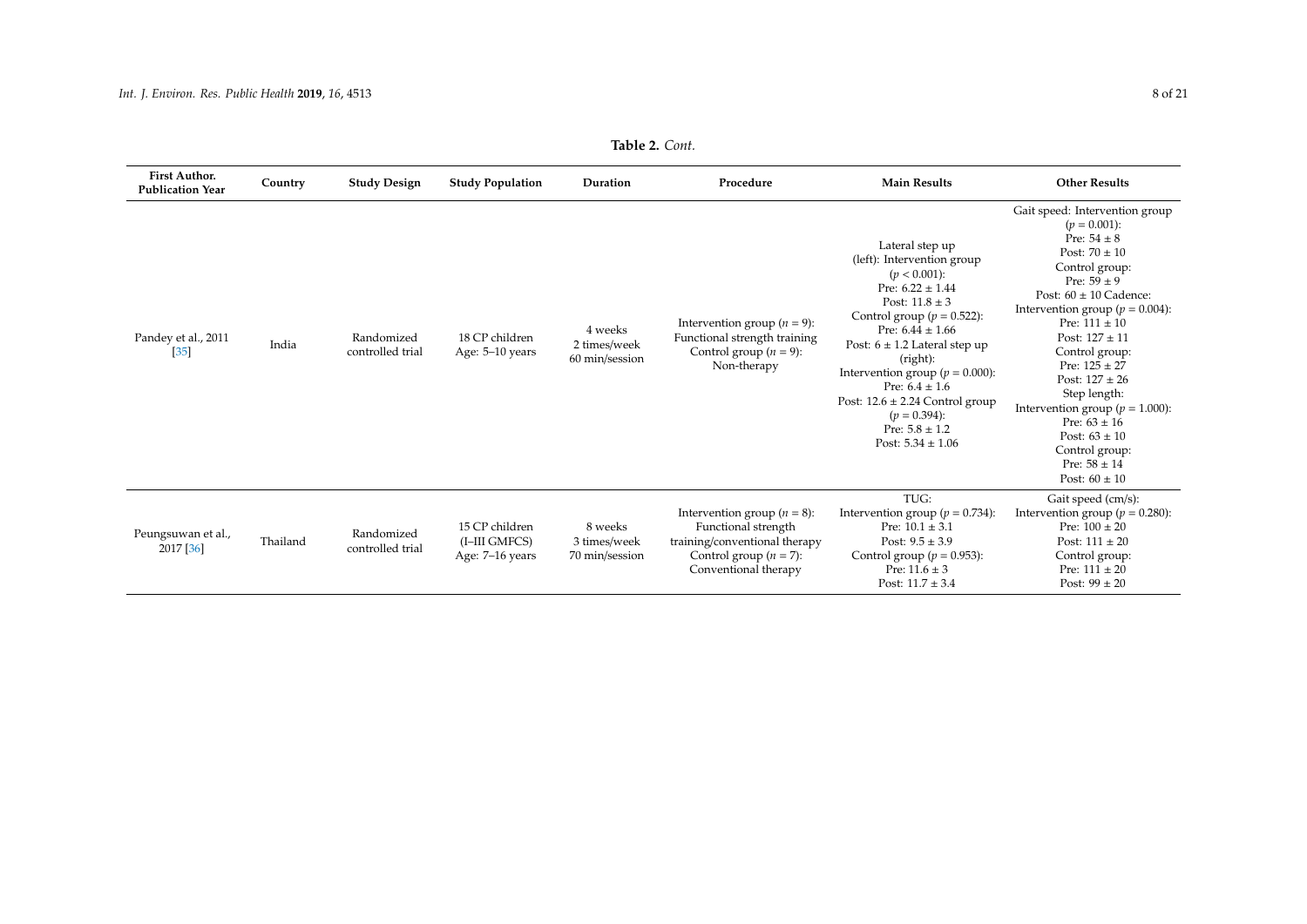| <b>First Author.</b><br><b>Publication Year</b> | Country            | <b>Study Design</b>            | <b>Study Population</b>                                    | Duration                 | Procedure                                                                                                             | <b>Main Results</b>                                                                                                                                                                                                                                                                                                                                                                                                                                                                                                                                          | <b>Other Results</b> |
|-------------------------------------------------|--------------------|--------------------------------|------------------------------------------------------------|--------------------------|-----------------------------------------------------------------------------------------------------------------------|--------------------------------------------------------------------------------------------------------------------------------------------------------------------------------------------------------------------------------------------------------------------------------------------------------------------------------------------------------------------------------------------------------------------------------------------------------------------------------------------------------------------------------------------------------------|----------------------|
| Salem et al., 2009<br>$[32]$                    | <b>USA</b>         | Randomized<br>controlled trial | 10 CP children<br>(I-III GMFCS)<br>Average age:<br>8 years | 5 weeks<br>2 times/week  | Intervention group ( $n = 5$ ):<br>Functional strength training<br>Control group ( $n = 5$ ):<br>Conventional therapy | GMFM D: Intervention group<br>$(p = 0.484)$ : Pre: 62.02 ± 25.24<br>Post: $73.3 \pm 25.04$<br>Control group ( $p = 0.753$ ):<br>Pre: $64.6 \pm 26.07$<br>Post: $69.7 \pm 24.97$<br>GMFM E: Intervention group<br>$(p = 0.654)$ : Pre: $45.62 \pm 31.57$<br>Post: $54.66 \pm 31.9$<br>Control group ( $p = 0.810$ ):<br>Pre: $49.42 \pm 25.42$<br>Post: $53.3 \pm 25.62$<br>TUG:<br>Intervention group ( $p = 0.571$ ):<br>Pre: $19.8 \pm 11.32$<br>Post: $15.8 \pm 10.83$<br>Control group ( $p = 0.830$ ):<br>Pre: $23.6 \pm 13.09$<br>Post: $11.7 \pm 3.4$ |                      |
| Scholtes et al., 2010                           | The<br>Netherlands | Randomized<br>controlled trial | 51 CP children<br>(I-III GMFCS)                            | 12 weeks<br>3 times/week | Intervention group ( $n = 26$ ):<br>Functional strength training                                                      | GMFM:<br>Intervention group ( $p = 1.000$ ):<br>Pre: $76.1 \pm 12.8$<br>Post: $76.1 \pm 11.8$<br>Control group ( $p = 0.721$ ):<br>Pre: $71.8 \pm 12.5$<br>Post: $73.1 \pm 12.4$ Lateral step up:<br>Intervention group ( $p = 0.299$ ):<br>Pre: $15.6 \pm 4$<br>Post: $17 \pm 5.1$                                                                                                                                                                                                                                                                          |                      |
| $[13]$                                          |                    |                                | Age:6-13 years                                             | 60 min/session           | Control group ( $n = 25$ ):<br>Conventional therapy                                                                   | Control group ( $p = 0.144$ ):<br>Pre: $13.3 \pm 5.4$<br>Post: $15.4 \pm 4.3$                                                                                                                                                                                                                                                                                                                                                                                                                                                                                |                      |

MobQue: Intervention group ( $p = 0.894$ ): Pre:  $68.42 \pm 20.93$ Post:  $67.51 \pm 24.5$ Control group ( $p = 0.831$ ): Pre:  $64.77 \pm 26.26$ Post:  $66.4 \pm 25.93$ 

**Table 2.** *Cont.*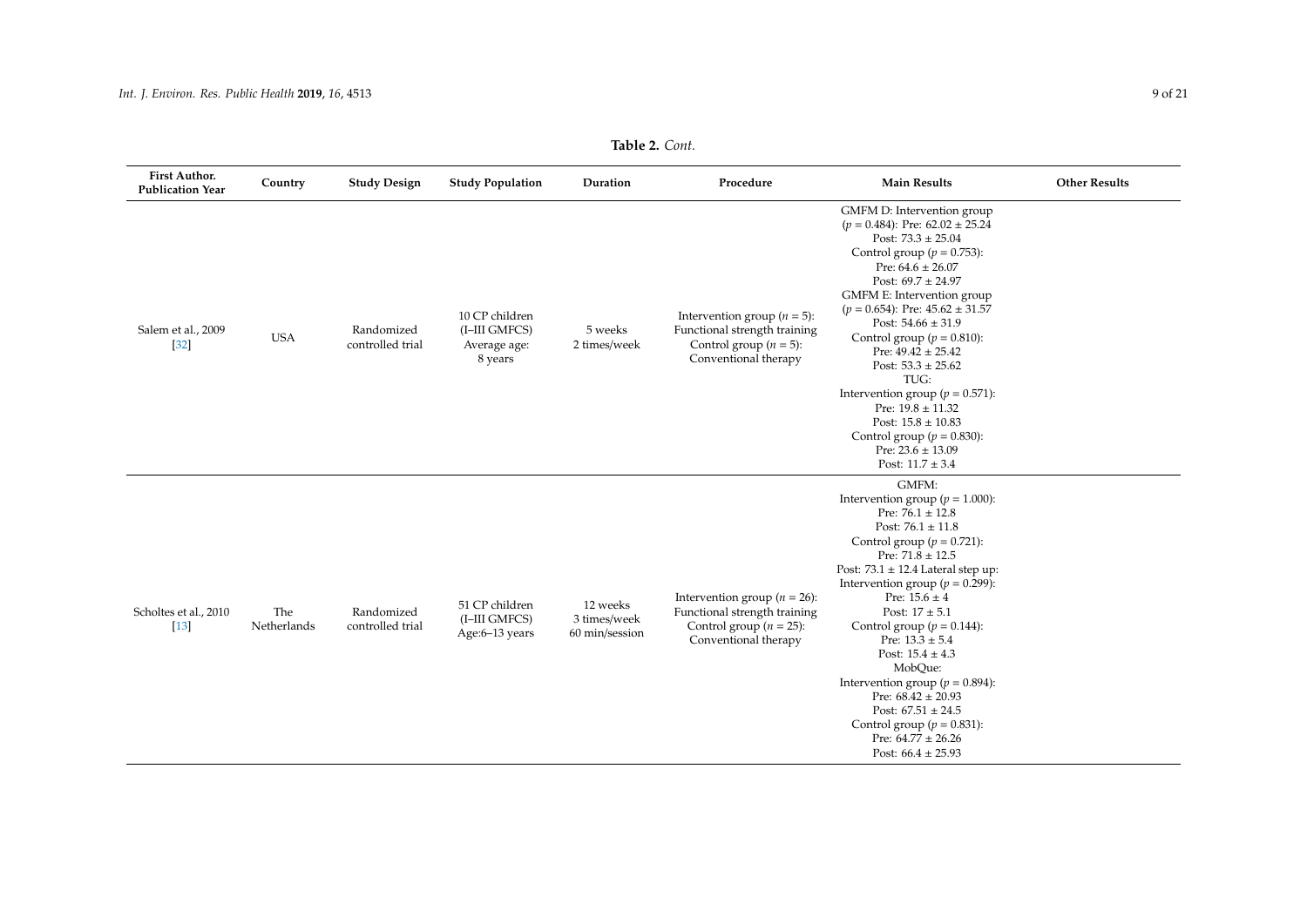| First Author.<br><b>Publication Year</b> | Country                         | <b>Study Design</b>            | <b>Study Population</b>                             | Duration                                                                                                                                                                                  | Procedure                                                                                                                                                                        | <b>Main Results</b>                                                                            | <b>Other Results</b> |
|------------------------------------------|---------------------------------|--------------------------------|-----------------------------------------------------|-------------------------------------------------------------------------------------------------------------------------------------------------------------------------------------------|----------------------------------------------------------------------------------------------------------------------------------------------------------------------------------|------------------------------------------------------------------------------------------------|----------------------|
| Tedla et al., 2014<br>$[33]$             | Saudi Arabia                    | Randomized<br>controlled trial | 60 CP children<br>(I-V GMFCS)<br>Age: 5-14 years    | 6 weeks<br>3 times/week<br>60-90 min/session                                                                                                                                              | Intervention group ( $n = 30$ ):<br>Progressive strength training.<br>Control group ( $n = 30$ ):<br>Conventional therapy                                                        | GMFM $(p < 0.001)$ :<br>Intervention group:<br>Pre: $69.02 \pm 7.64$<br>Post: $78.84 \pm 6.45$ |                      |
| Unnithan et al.,<br>2007 [34]            | United<br>Kingdom and<br>Greece | Randomized<br>controlled trial | 13 CP children<br>(II-III GMFCS)<br>Age:14-18 years | Intervention group ( $n = 7$ ):<br>Progressive strength<br>training/conventional<br>neurodevelopmental therapy<br>Control group $(n = 6)$ :<br>Conventional<br>neurodevelopmental therapy | GMFM: Intervention group<br>$(p = 0.708)$ : Pre: 30.35 ± 16.95<br>Post: $33.85 \pm 17.87$<br>Control group ( $p = 1.000$ ):<br>Pre: $30.76 \pm 12.52$<br>Post: $30.76 \pm 12.52$ |                                                                                                |                      |

| Criteria                                         | Ave<br>2016 | Dodd<br>2003 | Engsberg<br>2006 | Fowler<br>2010 | Jung<br>2013 | Lee<br>2008 | Lee<br>2014 | Lee<br>2015 | Pandey<br>2011 | Peungsuwan<br>2017 | Liao<br>2007 | Salem<br>2009 | <b>Scholtes</b><br>2010 | Tedla<br>2014 | Unnithan<br>2007 |
|--------------------------------------------------|-------------|--------------|------------------|----------------|--------------|-------------|-------------|-------------|----------------|--------------------|--------------|---------------|-------------------------|---------------|------------------|
| Eligibility criteria were specified <sup>a</sup> |             |              |                  |                |              |             |             |             |                |                    |              |               |                         |               |                  |
| Random allocation                                | n.a.        |              |                  |                | n.a.         |             | n.a.        |             |                |                    |              |               |                         |               |                  |
| Cancelled allocation                             | n.a.        |              |                  |                | n.a.         |             | n.a.        |             |                |                    |              |               |                         |               |                  |
| Groups similar at baseline                       | n.a.        | 0            |                  |                | n.a.         |             | n.a.        |             |                |                    |              |               |                         |               |                  |
| Subject blinding                                 | n.a.        | 0            |                  |                | n.a.         | $\cup$      | n.a.        |             |                |                    |              |               |                         |               |                  |
| Therapist blinding                               | n.a.        | $\Omega$     |                  |                | n.a.         |             | n.a.        |             |                |                    |              |               |                         |               |                  |
| Assessor blinding                                | n.a.        |              |                  |                | n.a.         |             | n.a.        |             |                |                    |              |               |                         |               |                  |
| $<$ 15% dropout                                  |             |              |                  |                |              |             |             |             |                |                    |              |               |                         |               |                  |
| Intention-to-treat analysis                      | n.a.        | 0            |                  |                | n.a.         |             | n.a.        |             | $\Omega$       |                    |              |               |                         |               |                  |
| Between-group statistical comparisons            |             |              |                  |                |              |             |             |             |                |                    |              |               |                         |               |                  |
| Point measures and variability data              |             |              |                  |                |              |             |             |             |                |                    |              |               |                         |               |                  |
| Total score $(0/10)$                             |             | n            |                  |                |              |             |             |             | h              |                    |              |               |                         |               |                  |

**Table 3.** Results of the quality assessment based on the Physiotherapy Evidence Database (PEDro) Scale, for the studies finally included.

<span id="page-9-0"></span><sup>a</sup> Criterium that does not contribute to the total score because it evaluates the external validity of the study;  $<sup>b</sup>$  n.a. = not applicable (non-controlled studies, only intervention group).</sup>

**Table 2.** *Cont.*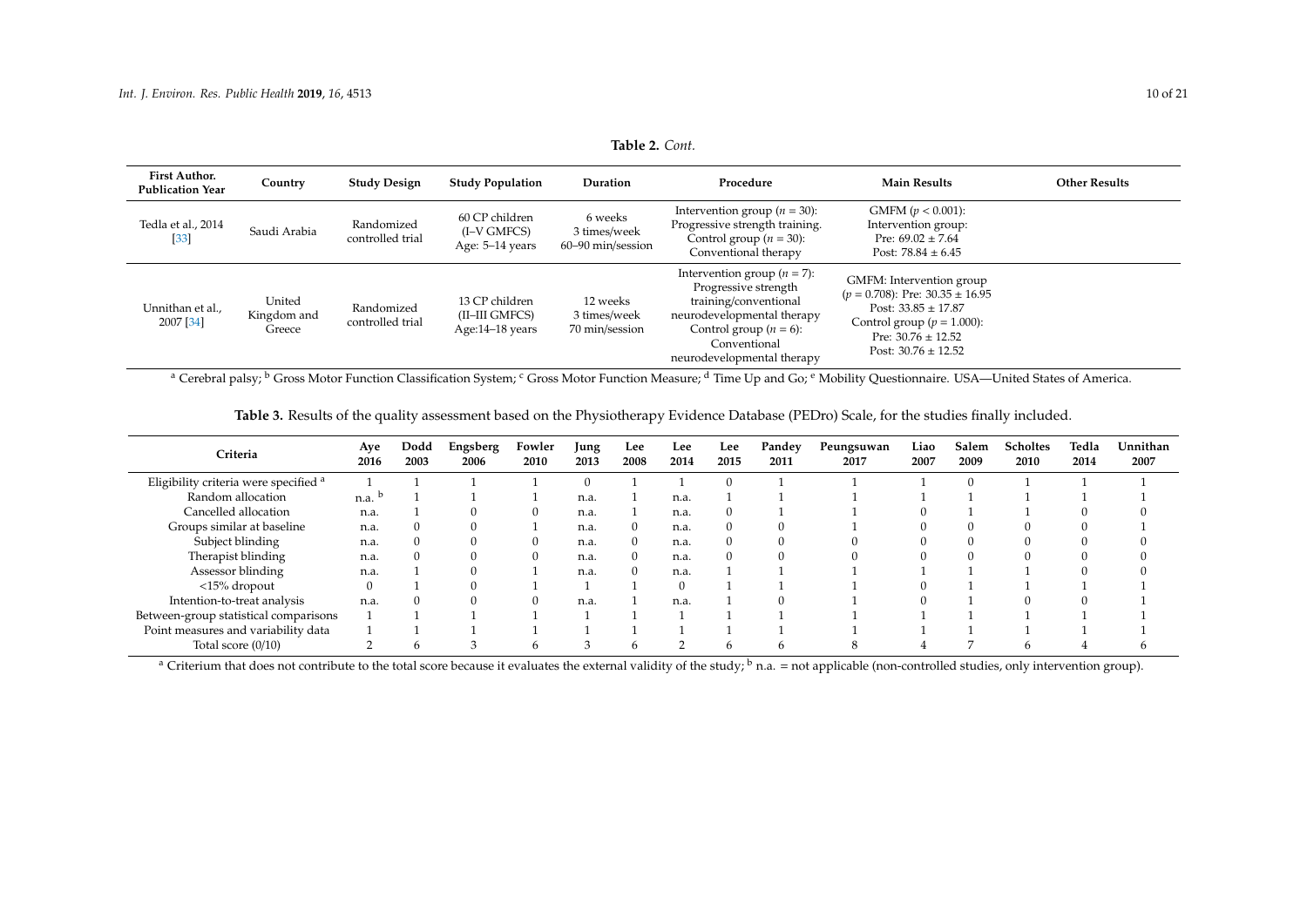# *3.1. Intra-Group Pre–Post Di*ff*erence in the Intervention Group 3.1. Intra-Group Pre–Post Difference in the Intervention Group*

Fifteen studies [\[8](#page-18-7)[–10,](#page-18-13)[12–](#page-18-14)[14,](#page-18-8)[31](#page-19-11)[–39\]](#page-19-14) provided data related to a resistance therapy intervention that Fifteen studies [8–10,12–14,31–39] provided data related to a resistance therapy intervention that could be meta-analyzed for the evaluation of the pre–post intra-group difference in the motor function. could be meta-analyzed for the evaluation of the pre–post intra-group difference in the motor These 15 studies used up to four different scales (GMFM, MobQue, LSU, and TUG). Twelve of these studies provided data on the GMFM scale, three of these studies provided data on the TUG and LSU scales, and two studies provided data on the MobQue scale.

<span id="page-10-0"></span>Figure 2 shows the standardized mean difference (SMD) in a basic subgroup analysis according to Figu[re](#page-10-0) 2 shows the standardized mean difference (SMD) in a basic subgroup analysis according the scale used in the study.

| Model            | Group by             | <b>Study name</b>               |                               |                   | <b>Statistics for each study</b> |                             |             |                 |       |
|------------------|----------------------|---------------------------------|-------------------------------|-------------------|----------------------------------|-----------------------------|-------------|-----------------|-------|
|                  | <b>Aothvity</b>      |                                 | <b>Shit cliff</b><br>in moans | Standard<br>error | Variance                         | Lower Upper<br><b>Henit</b> | <b>Umit</b> | Z-Value p-Value |       |
|                  | <b>GMFM</b>          | Scholtes 2010 12weeks           | 0.000                         | 0.289             | 0.083                            | $-0.566$                    | 0.566       | 0.000           | 1,000 |
|                  | <b>GMFM</b>          | Scholtes 2010 18weeks           | 0.039                         | 0.289             | 0.083                            | $-0.527$                    | 0.605       | 0.134           | 0.893 |
|                  | <b>GMFM</b>          | Lee 2015 6weeks                 | 0.221                         | 0.393             | 0.155                            | $-0.550$                    | 0.992       | 0.561           | 0.575 |
|                  | <b>GMFM</b>          | Dodd 2003 6weeks GMFM           | 0.193                         | 0.427             | 0.183                            | $-0.644$                    | 1,031       | 0.453           | 0.651 |
|                  | <b>GMFM</b>          | Dodd 2003 18weeks GMFM          | 0.218                         | 0.428             | 0.183                            | $-0.621$                    | 1.056       | 0.509           | 0.611 |
|                  | <b>GMFM</b>          | Engsberg 2006 12weeks GMFM      | 0.111                         | 0.409             | 0.167                            | $-0.689$                    | 0.912       | 0.273           | 0.785 |
|                  | <b>GMFM</b>          | Fowler 2010 12weeks GMFM        | 0.576                         | 0.278             | 0.077                            | 0.031                       | 1.120       | 2.072           | 0.038 |
|                  | <b>GMFM</b>          | Jung 2013 6weeksD GMFM          | 0.142                         | 0.578             | 0.334                            | $-0.991$                    | 1.275       | 0.246           | 0.805 |
|                  | <b>GMFM</b>          | Jung 2013 6weeksE GMFM          | 0.103                         | 0.578             | 0.334                            | $-1.030$                    | 1.235       | 0.178           | 0.859 |
|                  | <b>GMFM</b>          | Lee 2008 SweeksD GMFM           | 0.030                         | 0.471             | 0.222                            | $-0.894$                    | 0.954       | 0.064           | 0.949 |
|                  | <b>GMFM</b>          | Lee 2008 11week GMFMs           | 0.037                         | 0.471             | 0.222                            | $-0.887$                    | 0.961       | 0.079           | 0.937 |
|                  | <b>GMFM</b>          | Liao 2007 6weeks GMFM           | 0.238                         | 0.449             | 0.201                            | $-0.642$                    | 1,118       | 0.530           | 0.596 |
|                  | <b>GMFM</b>          | Tedia 2014 6weeks GMFM          | 1.363                         | 0.287             | 0.082                            | 0.802                       | 1.925       | 4.757           | 0.000 |
|                  | <b>GMFM</b>          | Unnithan 2007 12weeks GMFM      | 0.201                         | 0.536             | 0.287                            | $-0.849$                    | 1,251       | 0.375           | 0.708 |
|                  | <b>GMFM</b>          | Salem 2009 5weeksD GMFM weeks5D | 0.449                         | 0.640             | 0.410                            | -0.806                      | 1,704       | 0.701           | 0.484 |
|                  | <b>GMFM</b>          | Salem 2009 5weeksE GMFM         | 0.285                         | 0.636             | 0.404                            | $-0.961$                    | 1.531       | 0.448           | 0.654 |
|                  | <b>GMFM</b>          | Ave 2016 D                      | 0.432                         | 0.226             | 0.051                            | $-0.011$                    | 0.876       | 1.912           | 0.056 |
|                  | <b>GMFM</b>          | Aye 2016 E                      | 0.596                         | 0.229             | 0.052                            | 0.148                       | 1.044       | 2,610           | 0.009 |
|                  | <b>Fixed GMFM</b>    |                                 | 0.383                         | 0.085             | 0.007                            | 0.217                       | 0.549       | 4.525           | 0.000 |
|                  | Random GMFM          |                                 | 0.372                         | 0.092             | 0.008                            | 0.192                       | 0.551       | 4.055           | 0.000 |
|                  | LSU                  | Lee 2008 5weeks LSU             | 0.650                         | 0.484             | 0.234                            | $-0.298$                    | 1.598       | 1.343           | 0.179 |
|                  | LSU                  | Lee 2008 11weeks LSU            | 0.654                         | 0.484             | 0.234                            | $-0.294$                    | 1,603       | 1.352           | 0.176 |
|                  | LSU                  | Scholtes 2010 6weeks LSU        | $-0.101$                      | 0.292             | 0.085                            | $-0.674$                    | 0.471       | $-0.347$        | 0.729 |
|                  | LSU                  | Scholtes 2010 12weeks LSU       | 0.305                         | 0.293             | 0.086                            | $-0.271$                    | 0.880       | 1.038           | 0.299 |
|                  | LSU                  | Scholtes 2010 18weeks LSU       | 0.429                         | 0.295             | 0.087                            | $-0.149$                    | 1,008       | 1,454           | 0.146 |
|                  | LSU                  | Pandey 2011 4weeks izo          | 2.371                         | 0.615             | 0.378                            | 1.166                       | 3.577       | 3.855           | 0.000 |
|                  | LSU                  | Pandey 2011 seguim izg          | 2.407                         | 0.619             | 0.383                            | 1.193                       | 3.620       | 3,888           | 0.000 |
|                  | LSU                  | Pandey 2011 4weeks drch         | 3.185                         | 0.710             | 0.504                            | 1.794                       | 4.577       | 4,486           | 0.000 |
|                  | LSU                  | Pandey 2011 seguim drch         | 3.556                         | 0.757             | 0.574                            | 2.072                       | 5.041       | 4,696           | 0.000 |
| <b>Fixed LSU</b> |                      |                                 | 0.724                         | 0.138             | 0.019                            | 0.453                       | 0.995       | 5.241           | 0.000 |
| Random LSU       |                      |                                 | 1.329                         | 0.375             | 0.141                            | 0.594                       | 2.064       | 3.546           | 0.000 |
|                  | <b>MovOue</b>        | Lee 2015 6weeks MovQue          | 0.395                         | 0.396             | 0.157                            | $-0.381$                    | 1.171       | 0.998           | 0.318 |
|                  | <b>MovQue</b>        | Scholtes 2010 12weeks MobQue    | $-0.040$                      | 0.298             | 0.089                            | $-0.624$                    | 0.545       | $-0.133$        | 0.894 |
|                  | MovOue               | Scholtes 2010 18weeks MobQue    | 0.072                         | 0.305             | 0.093                            | $-0.526$                    | 0.671       | 0.237           | 0.812 |
|                  | Fixed MovQue         |                                 | 0.101                         | 0.188             | 0.035                            | $-0.268$                    | 0.469       | 0.535           | 0.593 |
|                  | Random MovQue        |                                 | 0.101                         | 0.188             | 0.035                            | $-0.268$                    | 0.469       | 0.535           | 0.593 |
|                  | <b>TUG</b>           | Salem 2009 5weeks TUG           | 0.361                         | 0.638             | 0.407                            | $-0.889$                    | 1.611       | 0.566           | 0.571 |
|                  | <b>TUG</b>           | Lee 2014 8weeks TUG             | 0.483                         | 0.398             | 0.158                            | $-0.297$                    | 1.263       | 1.213           | 0.225 |
|                  | <b>TUG</b>           | Peungsuwan 2017                 | 0.170                         | 0.501             | 0.251                            | $-0.811$                    | 1.152       | 0.340           | 0.734 |
| <b>Fixed TUG</b> |                      |                                 | 0.362                         | 0.280             | 0.078                            | $-0.187$                    | 0.910       | 1,292           | 0.196 |
| Random TUG       |                      |                                 | 0.362                         | 0.280             | 0.078                            | $-0.187$                    | 0.910       | 1.292           | 0.196 |
|                  | <b>Fixed Overall</b> |                                 | 0.424                         | 0.066             | 0.004                            | 0.296                       | 0.553       | 6.474           | 0.000 |
|                  | Random Overall       |                                 | 0.366                         | 0.077             | 0.006                            | 0.214                       | 0.517       | 4.729           | 0.000 |
|                  |                      |                                 |                               |                   |                                  |                             |             |                 |       |
|                  |                      |                                 |                               |                   |                                  |                             |             |                 |       |

# **Meta Analysis**

**Figure 2.** Pre–post intra-group difference in the intervention group with resistance therapy: measurements and follow-ups. all measurements and follow-ups.

The individual results of the studies presented a moderate heterogeneity between them  $(Q = 79.64,$ degrees of freedom (df) = 32,  $p < 0.001$ ,  $I^2 = 59.82\%$ , Tau = 0.46) (see Table [4\)](#page-10-1). The overall effect was in favor of the intervention, reaching statistical significance both in the fixed-effects model (SMD = 0.42, favor of the intervention, reaching statistical significance both in the fixed-effects model (SMD = 0.42, 95% CI = 0.30 to 0.55, *p* < 0.001) and in the random-effects model (SMD = 0.37, 95% CI = 0.21 to 0.52, 95% CI = 0.30 to 0.55, *p* < 0.001) and in the random-effects model (SMD = 0.37, 95% CI = 0.21 to 0.52, *p* < 0.001) (see Figure 2). *p* < 0.001) (see Figure [2\)](#page-10-0).

**Table 4.** Global heterogeneity in the intervention group: all scales and follow-ups. **Table 4.** Global heterogeneity in the intervention group: all scales and follow-ups.

<span id="page-10-1"></span>

| <b>Scales</b>                 | N of Determinations | Heterogeneity |    |          |           |          |      |  |  |
|-------------------------------|---------------------|---------------|----|----------|-----------|----------|------|--|--|
|                               |                     | Q             | df | $p(x^2)$ | $I^2$ (%) | $\tau^2$ | τ    |  |  |
| All scales and all follow-ups | 33                  | 79.64         | 32 | 0.000    | 59.82     | 0.21     | 0.46 |  |  |
| GMFM <sup>A</sup>             | 18                  | 19.00         | 17 | 0.328    | 10.54     | 0.02     | 0.13 |  |  |
| $L$ SU $B$                    | q                   | 51.64         | 8  | 0.000    | 84.51     | 1.00     | 1.00 |  |  |
| MobQue <sup>C</sup>           | 3                   | 0.78          | 2  | 0.676    | 0.00      | 0.00     | 0.00 |  |  |
| TUG <sup>D</sup>              | З                   | 0.24          |    | 0.888    | 0.00      | 0.00     | 0.00 |  |  |

<sup>A</sup> Gross Motor Function Measure; <sup>B</sup> Lateral Step Up; <sup>C</sup> Mobility Questionnaire; <sup>D</sup> Time Up and Go. df—degrees of freedom.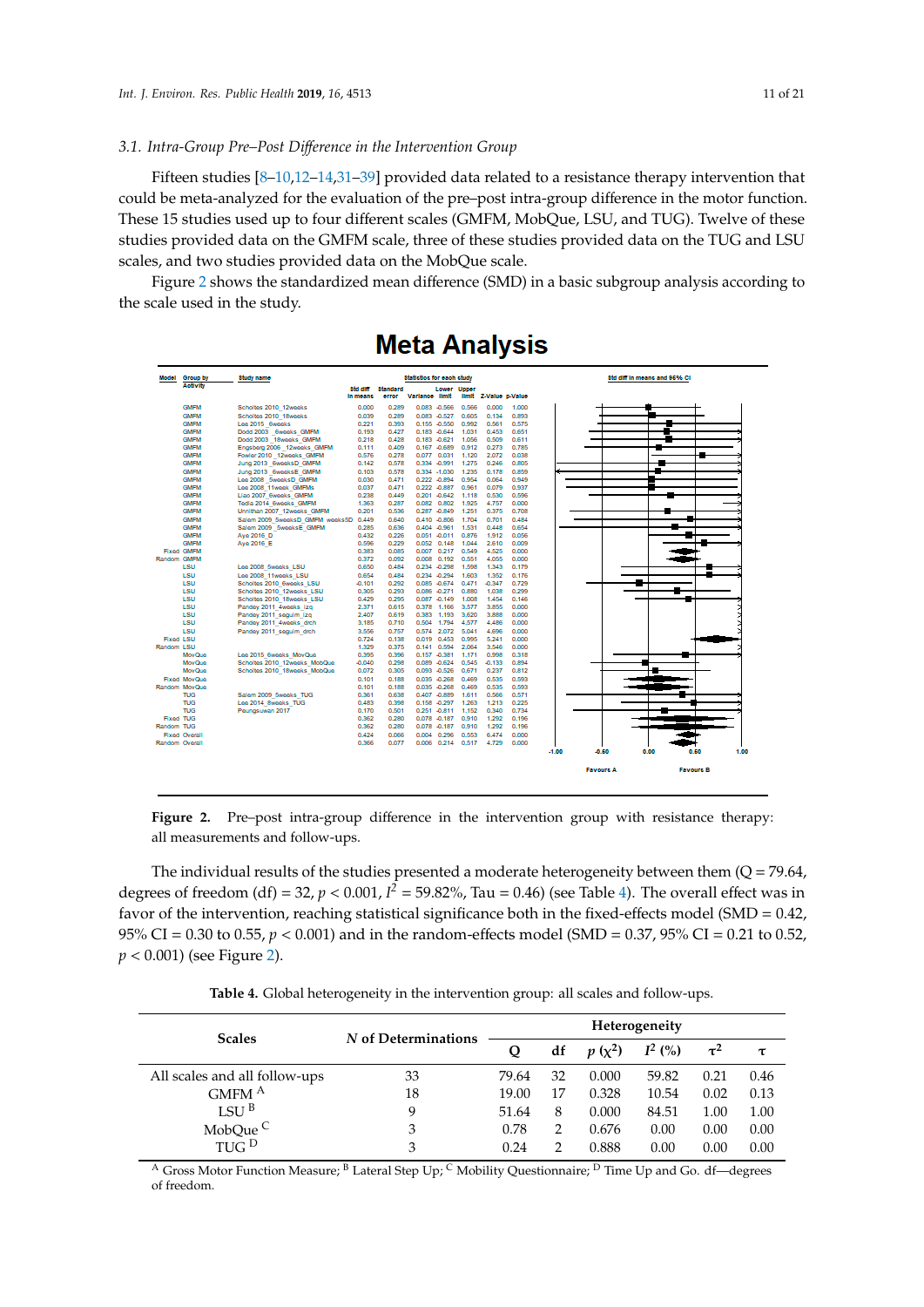Determinations were also restricted to the longer and shorter follow-ups for each article. No large differences were observed, with statistically significant SMDs of 0.38 (95% CI = 0.20 to 0.55) by restricting the determinations to the shorter follow-up, and 0.41 (95% CI = 0.24 to 0.59) by restricting the determinations to the longer follow-up under the random-effects model (data not shown in figures or tables).

Attending to the duration of the complete therapy, results showed a larger effect with an SMD of  $0.75$  (95% CI = 0.41 to 1.08), when the duration of the complete therapy was less than or equal to six weeks, and a smaller effect with an SMD of  $0.18$  (95% CI =  $-0.002$  to 0.37), in studies with a longer duration of the complete therapy (from 7–12 weeks) (see Figure S1 and Table S1, Supplementary Materials).

Regarding the number of sessions, the results showed a difference in favor of studies with sessions applied fewer than three days a week with an SMD of 1.59 (95% CI = 0.67 to 2.50), compared to studies with sessions applied three days a week with an SMD of 0.32 (95% CI = 0.19 to 0.46) (see Figure S2 and Table S2, Supplementary Materials).

In relation to the duration of each session, studies showed a larger effect when the duration of the session was less than 30 min with an SMD of 1.08 (95% CI = 0.52 to 1.64) compared to studies that used between 30 and 60 min for each session with an SMD of 0.20 (95% CI = 0.03 to 0.38) or those that used between 60 and 90 min with an SMD of 0.57 (95% CI =  $-0.13$  to 1.28) (see Figure S3 and Table S3, Supplementary Materials).

Regarding the protocol used, in seven studies, a "progressive strength training" protocol was used [\[9](#page-18-15)[,13](#page-18-22)[,14](#page-18-8)[,33](#page-19-18)[,34](#page-19-16)[,37](#page-19-13)[,39\]](#page-19-14). In three of the studies, the protocol used was a "table of resistance exercises" [\[10](#page-18-13)[,12](#page-18-14)[,38\]](#page-19-19). In four of the studies, the protocol used for resistance therapy was "functional training" [\[8,](#page-18-7)[32](#page-19-15)[,35](#page-19-17)[,36\]](#page-19-12), and, in one study, the protocol used for resistance therapy was a static bicycle [\[31\]](#page-19-11). The subgroup analysis showed a larger effect when using the "functional exercises" protocol with an SMD of 1.25 (95% CI = 0.46 to 2.04) (see Figure S4 and Table S4, Supplementary Materials).

Attending the methodological quality, the effect was in favor of intervention both in studies with an "excellent" score (SMD = 0.30, 95% CI = −0.29 to 0.88) or a "good" overall score (SMD = 0.55, 95% CI = 0.24 to 0.85) and in studies with a "fair" score (SMD = 0.47, 95% CI = -0.15 to 1.10) or "poor" score (SMD = 0.51, 95% CI = 0.22 to 0.80) (see Figure S5 and Table S5, Supplementary Materials).

### *3.2. Intra-Group Di*ff*erence in the Control Group*

Figure [3](#page-12-0) shows the SMD in the control group, relative to the 10 controlled clinical trials [\[8](#page-18-7)[,10,](#page-18-13)[12–](#page-18-14) [14](#page-18-8)[,31](#page-19-11)[,32](#page-19-15)[,34](#page-19-16)[–36\]](#page-19-12).

The studies showed no heterogeneity between them (Q = 9.23, df = 25,  $p = 0.998$ ,  $I^2 = 0\%$ , Tau= 0) (see Table [5\)](#page-12-1). The overall effect was in favor of the intervention, although only slightly and without reaching statistical significance using the fixed-effects model (SMD =  $0.10$ , 95% CI =  $-0.05$  to 0.26,  $p = 0.178$ ) (see Figure [3\)](#page-12-0).

Figure S6 and Table S6 (Supplementary Materials) present a subgroup analysis according to the therapy used in the control group. When no therapy was used for the control group, the intra-group difference was against with an SMD of −0.15. In contrast, studies in which the control group received therapy were in favor with an overall SMD of 0.16.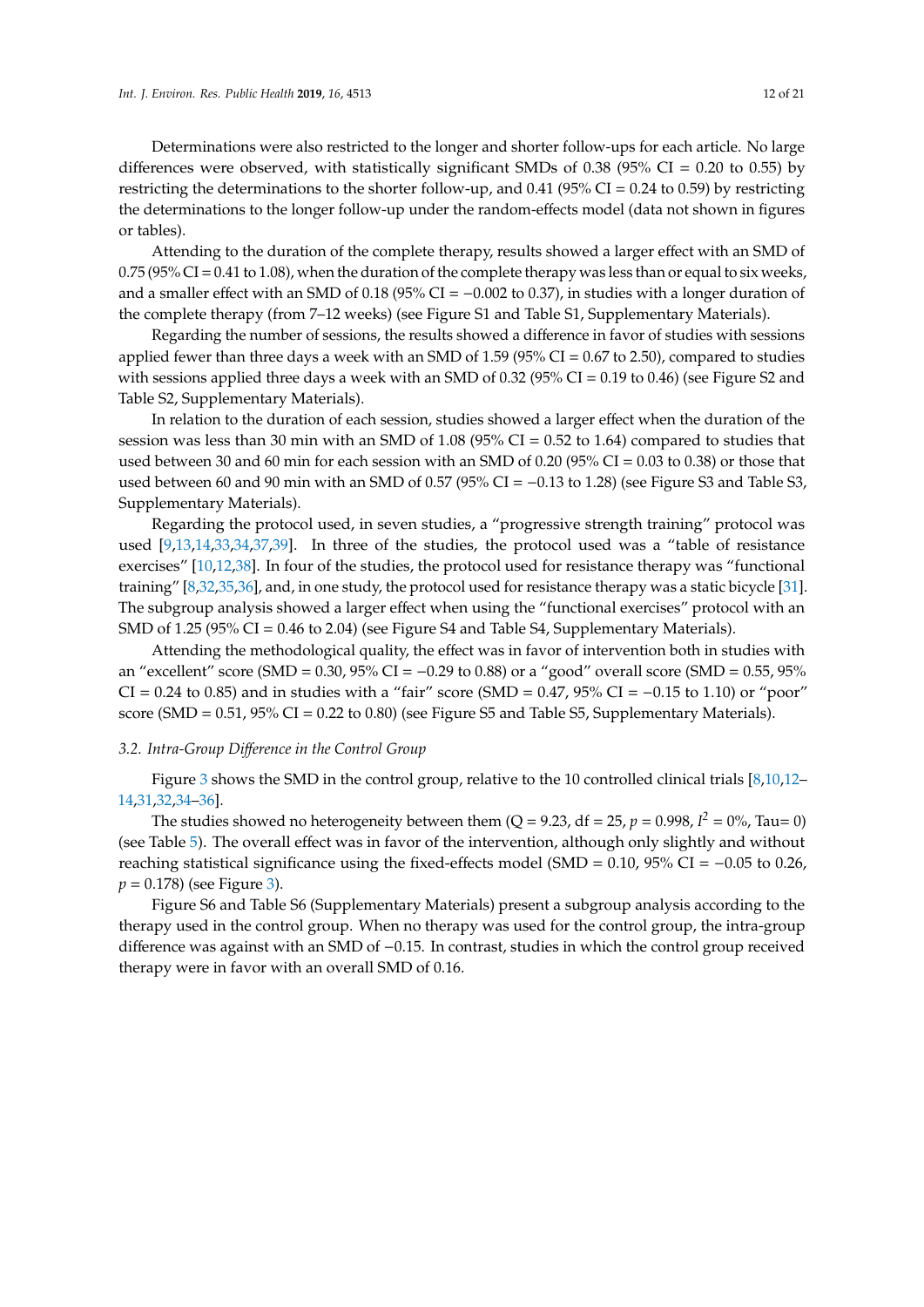<span id="page-12-0"></span>

| Modell             | Group by            | Study name                      |          |                 | <b>Statistics for each study</b> |                 |       |                 |       | 3td diff in means and 95% CI |                  |      |                  |
|--------------------|---------------------|---------------------------------|----------|-----------------|----------------------------------|-----------------|-------|-----------------|-------|------------------------------|------------------|------|------------------|
|                    | Aothvity            |                                 | std diff | <b>Standard</b> |                                  | Lower Upper     |       |                 |       |                              |                  |      |                  |
|                    |                     |                                 | In moans | error           | Variance limit                   |                 | limit | Z-Value p-Value |       |                              |                  |      |                  |
|                    | <b>GMFM</b>         | Scholtes 2010 12weeks           | 0.104    | 0.292           |                                  | 0.085 -0.468    | 0.677 | 0.358           | 0.721 |                              |                  |      |                  |
|                    | <b>GMFM</b>         | Scholtes 2010 18weeks           | 0.071    | 0.292           | 0.085                            | $-0.501$        | 0.643 | 0.244           | 0.807 |                              |                  |      |                  |
|                    | <b>GMFM</b>         | Lee 2015 6weeks                 | 0.152    | 0.393           |                                  | 0.154 -0.618    | 0.922 | 0.386           | 0.699 |                              |                  |      |                  |
|                    | <b>GMFM</b>         | Dodd 2003 6weeks GMFM           | 0.155    | 0.448           | 0.201                            | $-0.722$        | 1.033 | 0.347           | 0.729 |                              |                  |      |                  |
|                    | <b>GMFM</b>         | Dodd 2003 18weeks GMFM          | 0.111    | 0.460           |                                  | 0.211 -0.790    | 1.013 | 0.242           | 0.808 |                              |                  |      |                  |
|                    | <b>GMFM</b>         | Fowler 2010 12weeks GMFM        | 0.244    | 0.268           |                                  | 0.072 -0.281    | 0.770 | 0.911           | 0.362 |                              |                  |      |                  |
|                    | <b>GMFM</b>         | Lee 2008 SweeksD GMFM           | 0.015    | 0.500           |                                  | 0.250 -0.965    | 0.995 | 0.030           | 0.976 |                              |                  |      |                  |
|                    | <b>GMFM</b>         | Lee 2008 11week GMFMs           | 0.037    | 0.500           | 0.250                            | $-0.943$        | 1.018 | 0.075           | 0.940 |                              |                  |      |                  |
|                    | <b>GMFM</b>         | Liao 2007 6weeks GMFM           | 0.042    | 0.447           |                                  | 0.200 -0.835    | 0.919 | 0.094           | 0.925 |                              |                  |      |                  |
|                    | <b>GMFM</b>         | Unnithan 2007 12weeks GMFM      | 0.000    | 0.577           |                                  | 0.333 -1.132    | 1.132 | 0.000           | 1,000 |                              |                  |      |                  |
|                    | <b>GMFM</b>         | Salem 2009 SweeksD GMFM weeks5D | 0.200    | 0.634           | 0.402                            | $-1.043$        | 1,442 | 0.315           | 0.753 |                              |                  |      |                  |
|                    | <b>GMFM</b>         | Salem 2009 5weeksE GMFM         | 0.152    | 0.633           |                                  | 0.401 -1.089    | 1,393 | 0.240           | 0.810 |                              |                  |      |                  |
|                    | <b>Fixed GMFM</b>   |                                 | 0.121    | 0.116           |                                  | 0.013 -0.106    | 0.348 | 1.047           | 0.295 |                              |                  |      |                  |
| <b>Random GMFM</b> |                     |                                 | 0.121    | 0.116           |                                  | 0.013 -0.106    | 0.348 | 1.047           | 0.295 |                              |                  |      |                  |
|                    | LSU                 | Lee 2008 Sweeks LSU             | 0.404    | 0.505           |                                  | 0.255 -0.586    | 1.394 | 0.800           | 0.423 |                              |                  |      |                  |
|                    | LSU                 | Lee 2008 11weeks LSU            | 0.343    | 0.504           |                                  | 0.254 -0.644    | 1.330 | 0.681           | 0.496 |                              |                  |      |                  |
|                    | LSU                 | Scholtes 2010 6weeks LSU        | 0.082    | 0.292           | 0.085                            | $-0.490$        | 0.654 | 0.281           | 0.778 |                              |                  |      |                  |
|                    | LSU                 | Scholtes 2010 12weeks LSU       | 0.431    | 0.295           |                                  | 0.087 -0.147    | 1,010 | 1,461           | 0.144 |                              |                  |      |                  |
|                    | LSU                 | Scholtes 2010 18weeks LSU       | 0.414    | 0.295           |                                  | 0.087 -0.164    | 0.992 | 1,403           | 0.161 |                              |                  |      |                  |
|                    | LSU                 | Pandey 4weeks izo               | $-0.304$ | 0.474           |                                  | 0.225 -1.233    | 0.625 | -0.641          | 0.522 |                              |                  |      |                  |
|                    | LSU                 | Pandey seguim izo               | -0.625   | 0.483           |                                  | 0.233 -1.571    | 0.321 | $-1.295$        | 0.195 |                              |                  |      |                  |
|                    | LSU                 | Pandey 4weeks drch              | -0.406   | 0.476           |                                  | $0.227 - 1.340$ | 0.527 | $-0.853$        | 0.394 |                              |                  |      |                  |
|                    | LSU                 | Pandey seguim drch              | -0.505   | 0.479           | 0.229                            | $-1.443$        | 0.434 | $-1.054$        | 0.292 |                              |                  |      |                  |
| <b>Fixed LSU</b>   |                     |                                 | 0.093    | 0.129           |                                  | 0.017 -0.160    | 0.346 | 0.720           | 0.471 |                              |                  |      |                  |
| Random LSU         |                     |                                 | 0.082    | 0.136           |                                  | 0.019 -0.184    | 0.349 | 0.605           | 0.545 |                              |                  |      |                  |
|                    | <b>MovOue</b>       | Lee 2015 6weeks MovQue          | 0.122    | 0.393           |                                  | 0.154 -0.648    | 0.891 | 0.310           | 0.757 |                              |                  |      |                  |
|                    | MovQue              | Scholtes 2010 12weeks MobOue    | 0.064    | 0.298           | 0.089                            | $-0.521$        | 0.648 | 0.213           | 0.831 |                              |                  |      |                  |
|                    | MovQue              | Scholtes 2010 18weeks MobOue    | 0.114    | 0.323           | 0.104                            | $-0.520$        | 0.747 | 0.352           | 0.724 |                              |                  |      |                  |
|                    | <b>Fixed MovQue</b> |                                 | 0.095    | 0.191           | 0.037                            | $-0.280$        | 0.470 | 0.497           | 0.619 |                              |                  |      |                  |
|                    | Random MovOue       |                                 | 0.095    | 0.191           |                                  | 0.037 -0.280    | 0.470 | 0.497           | 0.619 |                              |                  |      |                  |
|                    | <b>TUG</b>          | Salem 2009 5weeks TUG           | 0.136    | 0.633           | 0.401                            | $-1.105$        | 1,377 | 0.215           | 0.830 |                              |                  |      |                  |
|                    | <b>TUG</b>          | Peungsuwan2017 8weeks           | -0.031   | 0.535           | 0.286                            | $-1.079$        | 1.017 | -0.058          | 0.953 |                              |                  |      |                  |
| <b>Fixed TUG</b>   |                     |                                 | 0.038    | 0.408           |                                  | 0.167 -0.762    | 0.839 | 0.094           | 0.925 |                              |                  |      |                  |
| Random TUG         |                     |                                 | 0.038    | 0.408           |                                  | 0.167 -0.762    | 0.839 | 0.094           | 0.925 |                              |                  |      |                  |
|                    | Fixed Overall       |                                 | 0.104    | 0.077           | 0.006                            | $-0.047$        | 0.255 | 1,346           | 0.178 |                              |                  |      |                  |
| Random Overall     |                     |                                 | 0.101    | 0.079           |                                  | 0.006 -0.053    | 0.255 | 1,282           | 0.200 |                              |                  |      |                  |
|                    |                     |                                 |          |                 |                                  |                 |       |                 |       | $-1.00$                      | -0.60            | 0.00 | 0.60             |
|                    |                     |                                 |          |                 |                                  |                 |       |                 |       |                              |                  |      |                  |
|                    |                     |                                 |          |                 |                                  |                 |       |                 |       |                              | <b>Favours A</b> |      | <b>Favours B</b> |

# **Meta Analysis**

**Figure 3.** Pre–post intra-group difference in the control group. **Figure 3.** Pre–post intra-group difference in the control group.

| <b>Scales</b>                 |                     | <b>Heterogeneity</b> |    |          |           |          |      |  |  |
|-------------------------------|---------------------|----------------------|----|----------|-----------|----------|------|--|--|
|                               | N of Determinations | Q                    | df | $p(x^2)$ | $I^2$ (%) | $\tau^2$ | τ    |  |  |
| All scales and all follow-ups | 26                  | 9.23                 | 25 | 0.998    | 0.00      | 0.00     | 0.00 |  |  |
| GMFM <sup>A</sup>             | 12                  | 0.42                 | 11 | 1.000    | 0.00      | 0.00     | 0.00 |  |  |
| LSU <sup>B</sup>              | 9                   | 8.69                 | 8  | 0.369    | 7.97      | 0.01     | 0.12 |  |  |
| MobQue <sup>C</sup>           | 3                   | 0.02                 | 2  | 0.990    | 0.00      | 0.00     | 0.00 |  |  |
| TUG <sup>D</sup>              |                     | 0.04                 |    | 0.840    | 0.00      | 0.00     | 0.00 |  |  |

<span id="page-12-1"></span>**Table 5.** Global heterogeneity in the control group: all scales and follow-ups.

 $A$  Gross Motor Function Measure;  $B$  Lateral Step Up; C Mobility Questionnaire;  $D$  Time Up and Go.

### *3.3. Between-Group Di*ff*erence*

Eight studies [\[8](#page-18-7)[,10](#page-18-13)[,12](#page-18-14)[–14,](#page-18-8)31–34] provided data related to a resistance therapy intervention that **(%)** τ**<sup>2</sup>** <sup>τ</sup> could be meta-analyzed for the evaluation of the between-group difference, i.e., between the intervention and control group, using the "GMFM" scale.

follow-group, using the "GMTM" scale.<br>Heterogeneity was high (Q = 2720.45, df = 11,  $p = 0$ ,  $I^2 = 99.60\%$ , Tau = 1.60). The overall effect was in favor of intervention, reaching statistical significance using the fixed-effects model (MD =  $0.34$ , 95% CI = 0.28 to 0.39,  $p < 0.001$ ) and the random-effects model (MD = 1.73, 95% CI = 0.81 to 2.64,  $p < 0.001$ ) (see Figure 4 and Table [6\)](#page-13-1).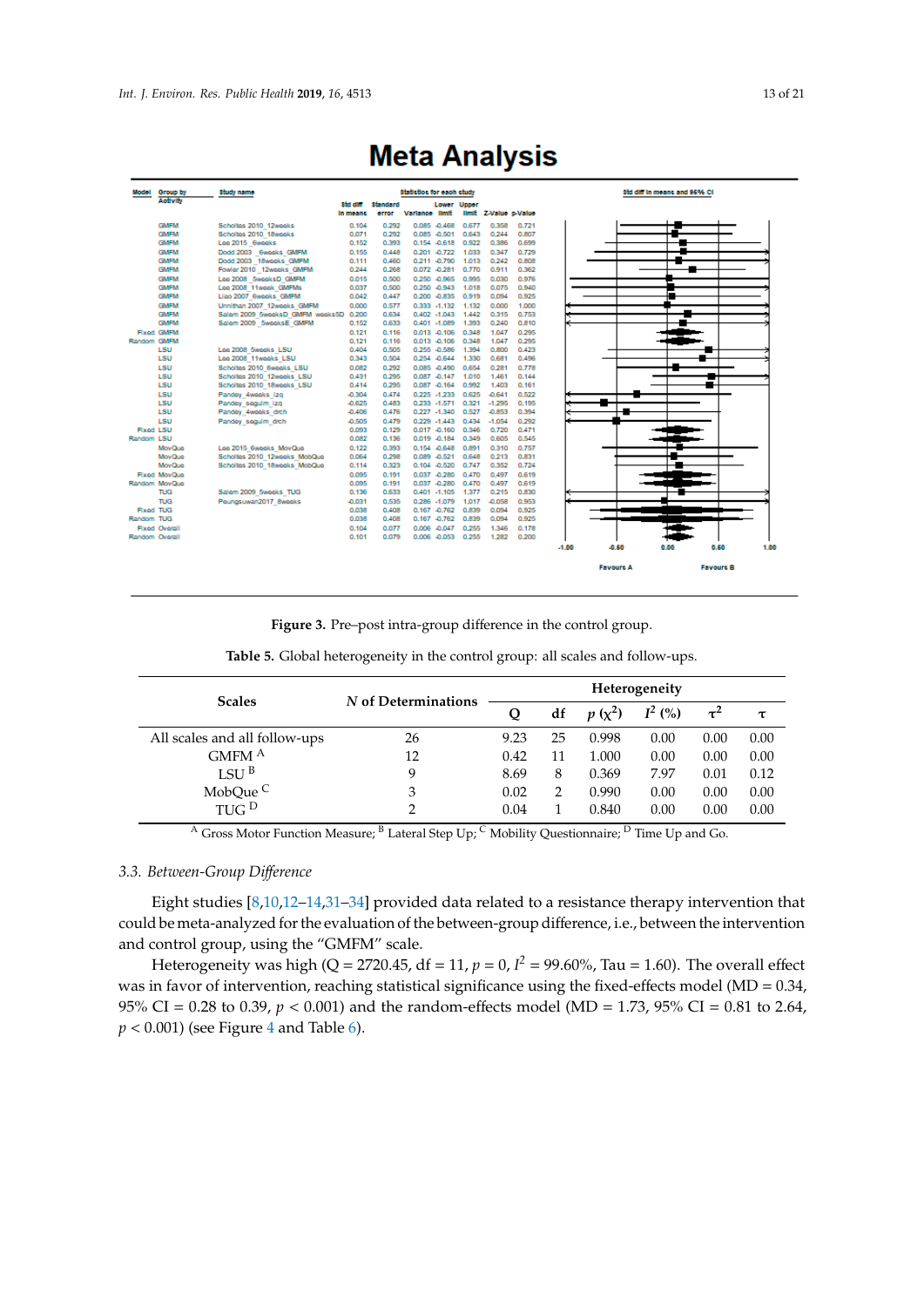<span id="page-13-0"></span>

| Study name             |          | Model        |                          | Statistics for each study |                       |                       |                 |       | Mean and 95% CI |                  |      |                  |      |
|------------------------|----------|--------------|--------------------------|---------------------------|-----------------------|-----------------------|-----------------|-------|-----------------|------------------|------|------------------|------|
|                        | Mean     |              | <b>Standard</b><br>error | Variance                  | Lower<br><b>IImit</b> | Upper<br><b>Ilmit</b> | Z-Value p-Value |       |                 |                  |      |                  |      |
| Liao 2007              | 2.800    |              | 0.133                    | 0.018                     | 2.539                 | 3.061                 | 20,991          | 0.000 |                 |                  |      |                  |      |
| Fowler 2010            | 0.700    |              | 0.051                    | 0.003                     | 0.600                 | 0.800                 | 13,653          | 0.000 |                 |                  |      |                  |      |
| Dodd 2003 Bweeks       | 1.200    |              | 0.128                    | 0.016                     | 0.950                 | 1,450                 | 9,402           | 0.000 |                 |                  |      |                  |      |
| Dodd 2003 18weeks      | 1.060    |              | 0.736                    | 0.541                     | $-0.382$              | 2.502                 | 1,441           | 0.150 |                 |                  |      |                  |      |
| Scholtes 2010 12 weeks | $-1.300$ |              | 0.059                    | 0.003                     | $-1.415$              | $-1.185$              | $-22.151$       | 0.000 | ĸ               |                  |      |                  |      |
| Scholtes 2010 18weeks  | $-0.400$ |              | 0.059                    | 0.003                     | $-0.515$              | $-0.285$              | $-6.819$        | 0.000 |                 |                  |      |                  |      |
| Lee 2008 5weeks        | 0.200    |              | 0.154                    | 0.024                     | $-0.102$              | 0.502                 | 1,298           | 0.194 |                 |                  |      |                  |      |
| Lee 2008 11 weeks      | 0.000    |              | 0.154                    | 0.024                     | $-0.302$              | 0.302                 | 0.000           | 1,000 |                 |                  |      |                  |      |
| Lee 2015               | 1.700    |              | 0.104                    | 0.011                     | 1,495                 | 1.905                 | 16.277          | 0.000 |                 |                  |      |                  |      |
| Unnithan 2007 interv   | 3.500    |              | 0.197                    | 0.039                     | 3.114                 | 3.886                 | 17.749          | 0.000 |                 |                  |      |                  |      |
| Salem 2009 interv D    | 6.180    |              | 0.252                    | 0.064                     | 5.685                 | 6.675                 | 24.491          | 0.000 |                 |                  |      |                  |      |
| Salem 2009 interv E    | 5.160    |              | 0.248                    | 0.062                     | 4,673                 | 5.647                 | 20.787          | 0.000 |                 |                  |      |                  |      |
|                        | 0.335    | Fixed        | 0.028                    | 0.001                     | 0.281                 | 0.389                 | 12.155          | 0.000 |                 |                  |      |                  |      |
|                        |          | 1.728 Random | 0.467                    | 0.218                     | 0.813                 | 2.643                 | 3.701           | 0.000 |                 |                  |      |                  | k    |
|                        |          |              |                          |                           |                       |                       |                 |       | $-1.00$         | $-0.50$          | 0.00 | 0.50             | 1.00 |
|                        |          |              |                          |                           |                       |                       |                 |       |                 | <b>Favours A</b> |      | <b>Favours B</b> |      |

# **Meta Analysis**

**Figure 4.** Pre–post difference of the Gross Motor Function Measure (GMFM) scale between groups in **Figure 4.** Pre–post difference of the Gross Motor Function Measure (GMFM) scale between groups in all follow-ups. all follow-ups.

**Table 6.** Global heterogeneity between groups on the GMFM scale: all follow-ups.

<span id="page-13-1"></span>

| Difference between Groups |                     | <b>Heterogeneity</b> |  |  |                       |          |       |  |
|---------------------------|---------------------|----------------------|--|--|-----------------------|----------|-------|--|
| Using GMFM A              | N of Determinations |                      |  |  | df $P(x^2)$ $I^2$ (%) | $\tau^2$ |       |  |
| All follow-ups            |                     | 2720.45 11           |  |  | 99.60 2.56            |          | -1.60 |  |

### *3.4. Publication Bias*

In terms of publication bias in relation to the intra-group difference, the funnel plot was barely asymmetric. When incorporating the Duval and Tweedie "trim and fill" procedure, the model did not include any study; therefore, the overall effect adjusted by this procedure was similar to that observed (see Figures [5](#page-13-2) and [6\)](#page-14-0).

<span id="page-13-2"></span>

# **Figure 5.** Funnel plot diagram of the standard error (*y*-axis) and the standardized mean difference **Figure 5.** Funnel plot diagram of the standard error (*y*-axis) and the standardized mean difference (SMD) (*x*-axis): intra-group pre–post difference in the intervention group with resistance therapy in (SMD) (*x*-axis): intra-group pre–post difference in the intervention group with resistance therapy in all follow-ups. all follow-ups.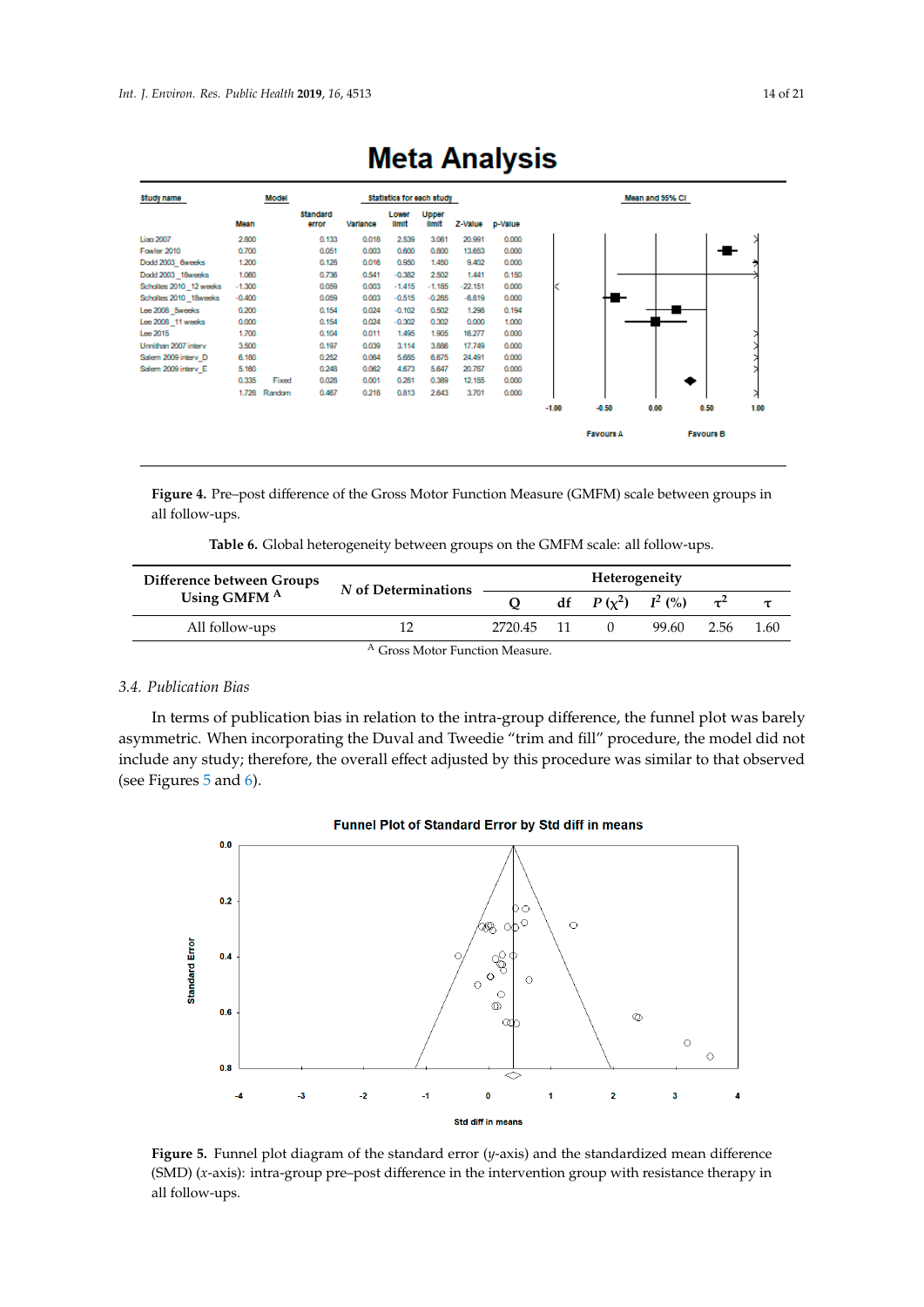<span id="page-14-0"></span>

Funnel Plot of Standard Error by Std diff in means

the Duval and Tweedie "trim and fill" procedure: pre-post intra-group difference in the intervention  $\frac{1}{2}$  and  $\frac{1}{2}$  procedures: procedure: procedure: procedure: procedure: procedure: procedure: procedure: procedure: procedure: procedure: procedure: procedure: procedure: procedure: procedure: procedure: procedure group with resistance therapy in all follow-ups. group with resistance therapy in all follow-ups. **Figure 6.** Funnel plot diagram of the standard error (*y*-axis) and the SMD (*x*-axis), after incorporating

an asymmetry with a larger number of studies to the right (in favor of resistance therapy). When incorporating the Duval and Tweedie "trim and fill" procedure, the model included six studies from the left (represented as black circles). The best adjusted (unbiased) estimate using this procedure was, therefore, against intervention with an adjusted overall MD of -0.21 and -0.13 using the fixed-effects and random-effects models, respectively (see Figures [7](#page-14-1) and [8\)](#page-15-0). Regarding the difference in GMFM scale between groups, the funnel plot visually presented

<span id="page-14-1"></span>and random-effects models, respectively (see Figures 7 and 8).



**Figure 7.** Funnel plot diagram of the standard error (y-axis) and the SMD (x-axis): difference between groups in the intervention group with resistance therapy on the GMFM scale in all follow-ups. groups in the intervention group with resistance therapy on the GMFM scale in all follow-ups.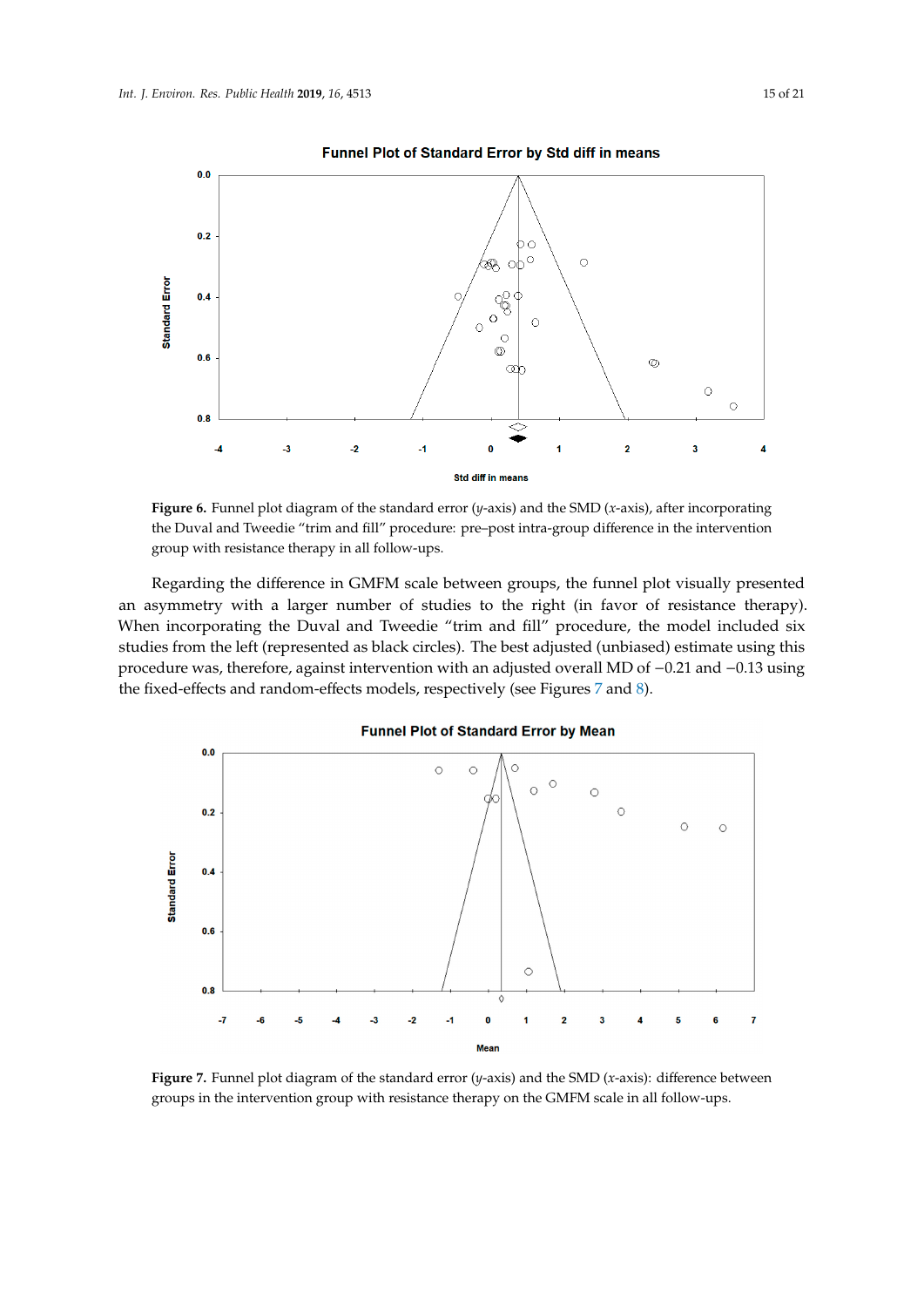<span id="page-15-0"></span>

**Figure 8.** Funnel plot diagram of the standard error (y-axis) and the SMD (x-axis), after incorporating the Duval and Tweedie "trim and fill" procedure: difference between groups in the intervention the Duval and Tweedie "trim and fill" procedure: difference between groups in the intervention group with resistance therapy on the GMFM scale in all follow-ups.

#### **4. Discussion**

with resistance therapy, according to the criteria of Cohen et al. (1988) [\[40\]](#page-19-27), the overall effect of the intervention would be small with an SMD of 0.37 under the random-effects model. The results support the absence of a publication bias in terms of intra-group results [\[26](#page-19-6)[,27\]](#page-19-7). The result would be more favorable than that shown by Ryan et al. in their review published in 2017 [\[7\]](#page-18-6), which reported a non-significant SMD of 0.12 (95% CI = −0.19 to 0.43), based on seven primary studies that included a  $\overrightarrow{O}$  total of 164 children and adolescents. In relation to the intra-group pre–post difference in motor function in the group intervened

Three out of the 15 studies were non-controlled one-arm clinical trials. By restricting the study to the 12 controlled clinical trials (with two arms), the overall effect size of the intervention was superior, with an SMD of 0.50 (random effects).

One study stood out for its positive impact on the LSU scale in terms of results and heterogeneity [\[35\]](#page-19-17). This study provided determinations at four weeks and at a follow-up of unspecified duration. In this study, the control group did not receive any intervention. This may be the explanation for these favorable results, since there was also another study where the control group did not receive any therapy [\[31\]](#page-19-11), and the results stood out positively as well.

Another study [\[33\]](#page-19-18) stood out for its positive result and its impact on heterogeneity on the GMFM scale. This is the only study in which children with greater motor impairment (levels I–V GMFCS (Gross Motor Function Classification System)) were considered among its inclusion criteria. This would explain its different results, more in favor than the rest of the studies.

Fifteen studies reported results on more than one scale. The results more favorable to the intervention were related to the LSU scale. The three studies that used this scale provided up to nine determinations on this scale, with an SMD of 1.33 [\[12](#page-18-14)[,13](#page-18-22)[,35\]](#page-19-17). It must be taken into account that the study with the most favorable results for the intervention [\[35\]](#page-19-17), with an SMD of 3.56 in the longest follow-up, contributed with up to four determinations to the meta-analysis. It, therefore, had a greater positive influence on the overall effect.

Twelve of the 15 studies used the GMFM scale [\[8–](#page-18-7)[10,](#page-18-13)[12–](#page-18-14)[14](#page-18-8)[,31](#page-19-11)[–34,](#page-19-16)[37,](#page-19-13)[39\]](#page-19-14), making it the most used scale. Our results showed a statistically significant effect size of 0.37 in this scale, similar to the SMD of 0.38 reported in the review by Ryan et al. in 2017 [\[7\]](#page-18-6).

The TUG scale was used in three out of the 15 studies [\[32,](#page-19-15)[36,](#page-19-12)[38\]](#page-19-19), showing an SMD of 0.36.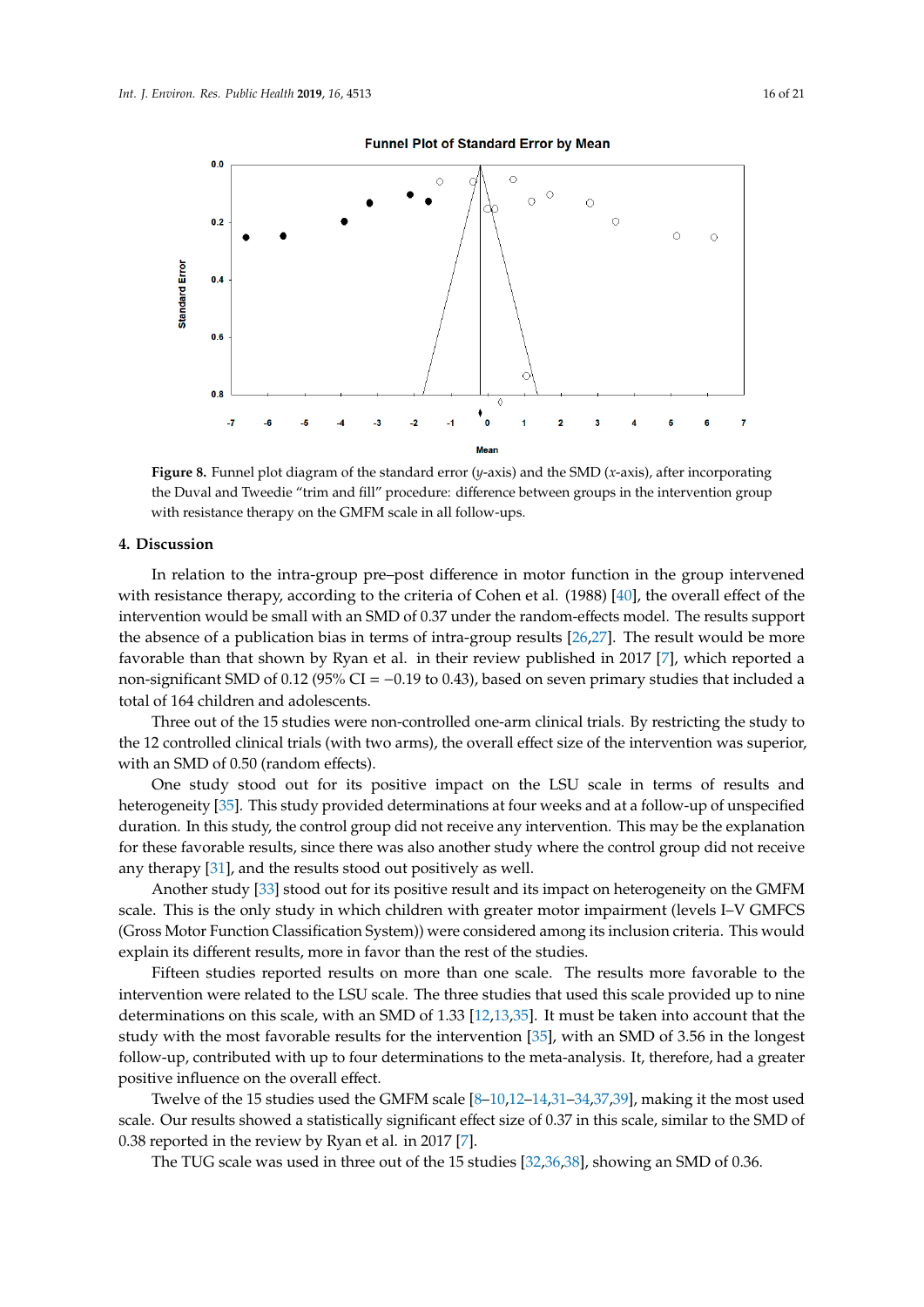The MobQue scale was the scale for which the effect size was the lowest (SMD =  $0.10$ ). Nevertheless, it was only used in two studies [\[13](#page-18-22)[,14\]](#page-18-8).

The GMFM scale and MobQue questionnaire show the score as a percentage, both measuring the motor function through a series of functional activities. The GMFM uses five dimensions, and the MobQue is a questionnaire of daily life activities of children with CP that is completed by their parents. The LSU and TUG tests evaluate more concrete activities; the former measures the full number of repetitions (upward and downward foot full movement) in which the child can participate on a step, and the latter measures the time it takes a person to get out of a chair, walk three meters, turn around, return to the chair, and sit.

With respect to the control group, the intra-group increase in motor function was lower (SMD = 0.10) (fixed effects) and did not reach statistical significance. There was no heterogeneity between the results in the studies. In eight of the 10 controlled studies, the control group received conventional therapy based on neurodevelopmental therapy, which included muscle stretching, functional exercises, and re-education of movement and gait. In two studies [\[31](#page-19-11)[,35\]](#page-19-17), no therapy was used for the control group. In these two studies, the intragroup difference was against with an SMD of −0.15, compared to the studies in which the control group received therapy, which showed an overall SMD in favor of 0.16.

Regarding the scales used, comparing the intra-group pre–post difference in the control group with the result discussed above in relation to the intervention group, we found the greatest differences in favor of the intervention group for the LSU scale, because the SMD was only 0.08 in the control group for this scale, followed by the GMFM scale (SMD = 0.12 in the control group) and the TUG scale (SMD = 0.04 in the control group). With respect to the MobQue scale, the results were similar in both groups (with similar SMDs of 0.10 in both control and intervention groups).

In relation to subgroup analysis based on the predefined sources of heterogeneity, the lower number of studies when forming the subgroups highlighted the individual influence of studies with more favorable results, such as the study by Pandey et al. [\[35\]](#page-19-17), which used a 60-min "functional exercises" protocol, two days per week, with determinations at four weeks.

In any case, this analysis supports that a duration of six weeks or even less is enough to show a positive effect of the intervention, and that a longer duration (between seven and 12 weeks) does not appear to have a larger impact. Regarding the number of sessions, the difference between two and three sessions per week does not seem to have much clinical impact, if we disregard the influence of the study cited above [\[35\]](#page-19-17). In relation to the duration of each session, the results showed a smaller effect for longer training sessions (longer than 30 min); thus, fatigue would have to be taken into account. In this sense, a duration of each session of less than 30 min would lead to less fatigue, which seems to be associated with a larger effect of the intervention. The subgroup analysis shows a greater effect when using the "functional exercises" protocol, influenced once again by the favorable results of the study published by Pandey et al. (2011) [\[35\]](#page-19-17).

These results do not coincide with the recommendations of the National Strength Training and Fitness Association (NSCA), which recommends, in healthy children, a training including 5–10 min of exercises using 50–85% of maximum resistance, 2–4 times per week for periods of 8–20 weeks [\[41\]](#page-19-28). None of the studies followed all NSCA recommendations. However, the response to training in children with CP is presumably quite different from the healthy population, and the adaptability of neural factors after resistance training may be reduced in these children [\[42\]](#page-19-29). Our results are similar to the results of the meta-analysis by Park et al., published in 2014 [\[6\]](#page-18-5), which recommended interventions of 6–8 weeks of duration, with a frequency of 2–3 days per week; however, in our case, a slightly shorter duration (less than 30 min would be sufficient) is recommended rather than the 40–50 min in their meta-analysis. One of the limitations of resistance therapy is that long training programs can lead to demotivation at an early age, resulting in abandonment. It is, therefore, necessary to review and modify the games and exercises used to perform the resistance therapy, so as to guarantee adherence.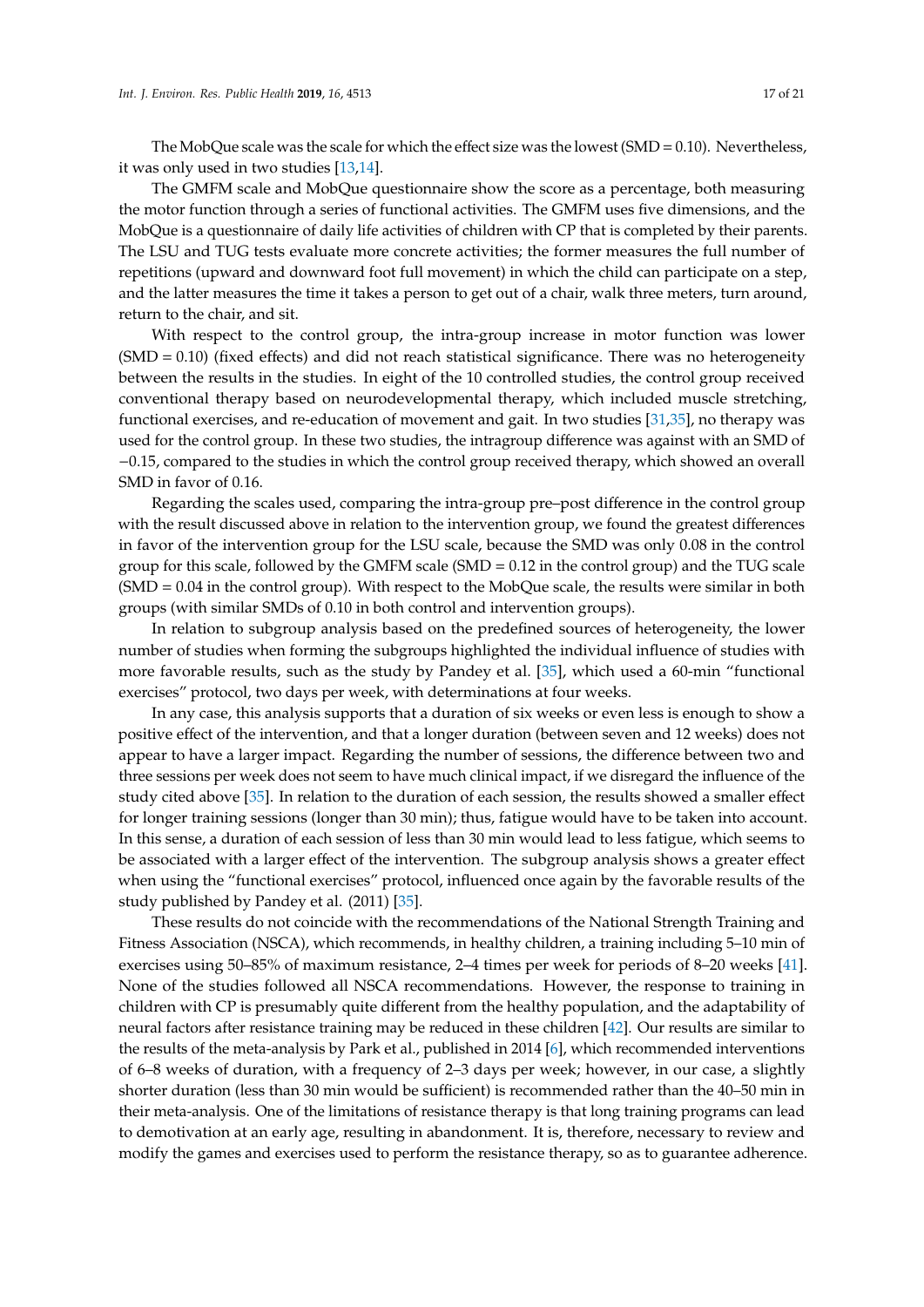Depending on the methodological quality, the effect was in favor of intervention both in studies rated as "excellent" (*n* = 2) [\[32,](#page-19-15)[36\]](#page-19-12) or "good" (*n* = 7) [\[8,](#page-18-7)[12](#page-18-14)[–14](#page-18-8)[,31](#page-19-11)[,34](#page-19-16)[,35\]](#page-19-17) and in studies rated as "fair" (*n* = 6) [\[9,](#page-18-15)[10,](#page-18-13)[33,](#page-19-18)[39\]](#page-19-14) or "poor" (*n* = 2) [\[37,](#page-19-13)[38\]](#page-19-19), with no group scoring above an SMD of 0.5 (cut-off point considered for a moderate effect according to Cohen criteria).

Regarding the between-group difference in relation to the comparison of the GMFM scale, the mean differences (MDs) and their corresponding 95% CIs were shown under the random-effects model due to the high heterogeneity of the results  $(I^2 > 99\%)$ . The possibility of obtaining the effect size on the natural scale allowed the results to be interpreted in non-standardized units of measurement.

In terms of the between-group difference, results restricted to the GMFM scale would support a positive difference in favor of resistance therapy with a mean difference of 1.73 points out of 100 (%). That is, despite the fact that children with cerebral palsy always achieve an increase in their motor function (determined through the GMFM scale), on average, the group intervened with resistance therapy obtained an increase of 1.73 points out of 100 on the GMFM scale with respect to the control group. This result is slightly lower than the two-point increase over 100 (95% CI =  $0\%$  to 4%) based on four studies (*n* = 99) [\[8,](#page-18-7)[10,](#page-18-13)[43,](#page-20-0)[44\]](#page-20-1) obtained in the meta-analysis published by Scianni et al., in 2009 [\[5\]](#page-18-4).

The marked asymmetry of the funnel plot in the analysis supports the existence of a publication bias regarding the between-group difference, with controlled studies with more favorable results published more frequently. In this context, if we take into account the six studies from the left included when incorporating the Duval and Tweedle "trim and fill" procedure, the best adjusted (unbiased) estimate would actually be against intervention. This supports the need to register all clinical trials and the publication of all research protocols, along with the awareness-raising work of journal editors to ensure publication of results, either in favor or against the hypothesis. New studies must also consider the clinical relevance of the findings, from the points of view of both superiority and non-inferiority. In addition to the possibility of publication bias, another limitation of the present meta-analysis would be the low quality of some primary studies, and the small sample size of most of them.

### **5. Conclusions**

In conclusion, our meta-analysis showed a statistically significant positive effect on motor function in favor of the use of resistance therapy in weakened musculature in children with CP. Resistance therapy would not only increase the strength of the musculature of children with CP, but this increased strength would also have an impact on the motor function. Nevertheless, it is possible that the between-group effect may have been overestimated due to the existence of a publication bias. All future randomized controlled clinical trials should be registered and published to address this issue. Future studies should also analyze the clinical relevance of the results, examining the most optimal regimens in terms of duration of therapy, number of sessions, duration of each session, and type of intervention protocol used.

**Supplementary Materials:** The following are available online at http://[www.mdpi.com](http://www.mdpi.com/1660-4601/16/22/4513/s1)/1660-4601/16/22/4513/s1: Figure S1: Pre–post intra-group difference in the intervention group with resistance therapy. Analysis of subgroups according to the complete duration of the therapy. All measurements and follow-ups; Figure S2: Pre–post intra-group difference in the intervention group with resistance therapy. Analysis of subgroups according to the number of sessions. All measurements and follow-ups; Figure S3: Pre–post intra-group difference in the intervention group with resistance therapy. Analysis of subgroups according to the duration of the session. All measurements and follow-ups; Figure S4: Pre–post intra-group difference in the intervention group with resistance therapy. Analysis of subgroups according to the intervention protocol. All measurements and follow-ups; Figure S5: Pre–post intra-group difference in the intervention group with resistance therapy. Analysis of subgroups according to the methodological quality. All measurements and follow-ups; Figure S6: Pre–post intra-group difference in the control group. Analysis of subgroups according to the therapy used. All measurements and follow-ups; Table S1: Global heterogeneity in the intervention group with resistance therapy, according to the complete duration of the therapy. All measurements and follow-ups; Table S2: Global heterogeneity in the intervention group with resistance therapy, according to the number of sessions. All measurements and follow-ups; Table S3: Global heterogeneity in the intervention group with resistance therapy, according to the duration of the session. All measurements and follow-ups; Table S4: Global heterogeneity in the intervention group with resistance therapy, according to the intervention protocol. All measurements and follow-ups; Table S5: Global heterogeneity in the intervention group with resistance therapy. Analysis of subgroups, according to the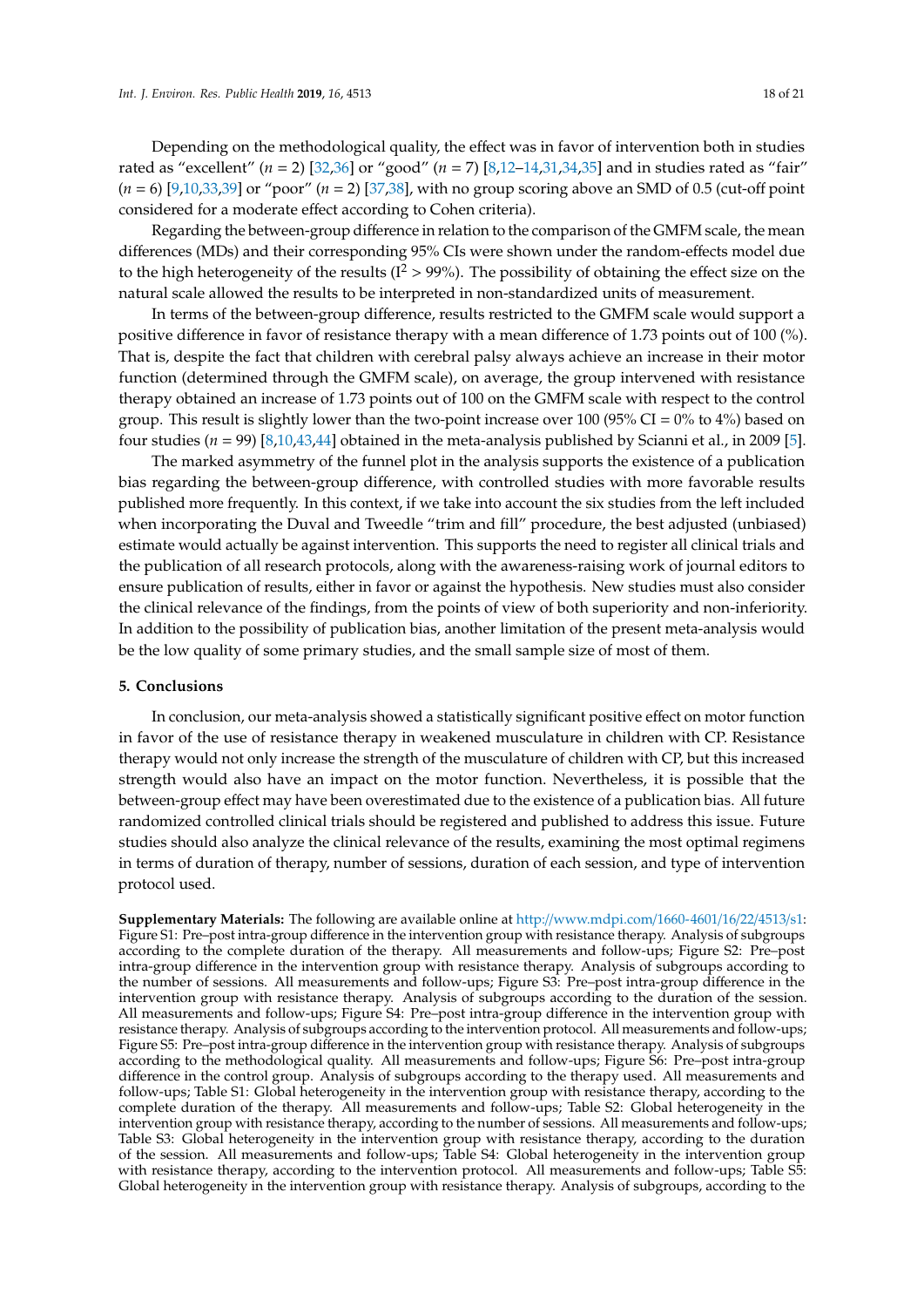methodological quality All measurements and follow-ups; Table S6: Global heterogeneity in the control group. Analysis of subgroups, according to the therapy used. All measurements and follow-ups; Checklist S1. PRISMA.

<span id="page-18-16"></span>**Funding:** This research received no external funding.

<span id="page-18-17"></span>**Conflicts of Interest:** The authors declare no conflict of interest.

# <span id="page-18-20"></span>**References**

- <span id="page-18-0"></span>1. Odding, E.; Roebroeck, M.E.; Stam, H.J. The epidemiology of cerebral palsy: Incidence, impairments and risk factors. *Disabil. Rehabil.* **2006**, *28*, 183–191. [\[CrossRef\]](http://dx.doi.org/10.1080/09638280500158422)
- <span id="page-18-18"></span><span id="page-18-1"></span>2. Rhimmer, J.H. Physical fitness levels of persons with cerebral palsy. *Dev. Med. Child Neurol.* **2001**, *43*, 208–212. [\[CrossRef\]](http://dx.doi.org/10.1111/j.1469-8749.2001.tb00189.x)
- <span id="page-18-21"></span><span id="page-18-2"></span>3. Andersson, C.; Grooten, W.; Hellsten, M.; Kaping, K.; Mattsson, E. Adults with cerebral palsy: Walking ability after progressive strength training. *Dev. Med. Child Neurol.* **2003**, *45*, 220–228. [\[CrossRef\]](http://dx.doi.org/10.1111/j.1469-8749.2003.tb00335.x)
- <span id="page-18-3"></span>4. Dodd, K.J.; Taylor, N.F.; Damiano, D.L. A systematic review of the effectiveness of strength-training programs for people with cerebral palsy. *Arch. Phys. Med. Rehabil.* **2002**, *83*, 1157–1164. [\[CrossRef\]](http://dx.doi.org/10.1053/apmr.2002.34286)
- <span id="page-18-19"></span><span id="page-18-4"></span>5. Scianni, A.; Butler, J.M.; Ada, L.; Teixeira-Salmela, L.F. Muscle strengthening is not effective in children and adolescents with cerebral palsy: A systematic review. *Aust. J. Physiother.* **2009**, *55*, 81–87. [\[CrossRef\]](http://dx.doi.org/10.1016/S0004-9514(09)70037-6)
- <span id="page-18-5"></span>6. Park, E.Y.; Kim, W.H. Meta-Analysis of the effect of strengthening interventions in individuals with cerebral palsy. *Res. Dev. Disabil.* **2014**, *35*, 239–249. [\[CrossRef\]](http://dx.doi.org/10.1016/j.ridd.2013.10.021)
- <span id="page-18-6"></span>7. Ryan, J.M.; Cassidy, E.E.; Noorduyn, S.G.; O'Connell, N.E. Exercise interventions for cerebral palsy. *Cochrane Database Syst. Rev.* **2017**, *11*, 6. [\[CrossRef\]](http://dx.doi.org/10.1002/14651858.CD011660.pub2)
- <span id="page-18-7"></span>8. Dodd, K.J.; Taylor, N.F.; Graham, H.K. A randomized clinical trial of strength training in young people with cerebral palsy. *Dev. Med. Child Neurol.* **2003**, *45*, 652–657. [\[CrossRef\]](http://dx.doi.org/10.1111/j.1469-8749.2003.tb00866.x)
- <span id="page-18-15"></span>9. Engsberg, J.R.; Ross, S.A.; Collins, D.R. Increasing ankle strength to improve gait and function in children with cerebral palsy: A pilot study. *Pediatr. Phys. Ther.* **2006**, *18*, 266–275. [\[CrossRef\]](http://dx.doi.org/10.1097/01.pep.0000233023.33383.2b)
- <span id="page-18-13"></span>10. Liao, H.F.; Liu, Y.C.; Liu, W.Y.; Lin, Y.T. Effectiveness of loaded sit-to-stand resistance exercise for children with mild spastic diplegia: A randomized clinical trial. *Arch. Phys. Med. Rehabil.* **2007**, *88*, 25–31. [\[CrossRef\]](http://dx.doi.org/10.1016/j.apmr.2006.10.006)
- 11. Seniorou, M.; Thompson, N.; Harrington, M.; Theologis, T. Recovery of muscle strength following multi-level orthopaedic surgery in diplegic cerebral palsy. *Gait Posture* **2007**, *26*, 475–481. [\[CrossRef\]](http://dx.doi.org/10.1016/j.gaitpost.2007.07.008)
- <span id="page-18-14"></span>12. Lee, J.H.; Sung, I.Y.; Yoo, J.Y. Therapeutic effects of strengthening exercise on gait function of cerebral palsy. *Disabil. Rehabil.* **2008**, *30*, 1439–1444. [\[CrossRef\]](http://dx.doi.org/10.1080/09638280701618943)
- <span id="page-18-22"></span>13. Scholtes, V.A.; Becher, J.G.; Comuth, A.; Dekkers, H.; Van Dijk, L.; Dallmeijer, A.J. Effectiveness of functional progressive resistance exercise strength training on muscle strength and mobility in children with cerebral palsy: A randomized controlled trial. *Dev. Med. Child Neurol.* **2010**, *52*, e107–e113. [\[CrossRef\]](http://dx.doi.org/10.1111/j.1469-8749.2009.03604.x)
- <span id="page-18-8"></span>14. Lee, M.; Ko, Y.; Shin, M.M.S.; Lee, W. The effects of progressive functional training on lower limb muscle architecture and motor function in children with spastic cerebral palsy. *J. Phys. Ther. Sci.* **2015**, *27*, 1581–1584. [\[CrossRef\]](http://dx.doi.org/10.1589/jpts.27.1581)
- <span id="page-18-9"></span>15. Mockford, M.; Caulton, J.M. Systematic review of progressive strength training in children and adolescent who are ambulatory. *Pediatr. Phys. Ther.* **2008**, *20*, 318–333. [\[CrossRef\]](http://dx.doi.org/10.1097/PEP.0b013e31818b7ccd)
- <span id="page-18-10"></span>16. Franki, I.; Desloovere, K.; Cat, J.; Feys, H.; Molenaers, G.; Calders, P.; Vanderstraeten, G.; Himpens, E.; Van den Broeck, C. The evidence-base for basic physical therapy techniques targeting lower limb function in children with cerebral palsy: A systematic review using the International Classification of Functioning, Disability and Health as a conceptual framework. *J. Rehabil. Med.* **2012**, *44*, 385–395. [\[CrossRef\]](http://dx.doi.org/10.2340/16501977-0983)
- <span id="page-18-11"></span>17. Romera-De Francisco, L.; Jiménez-Del Barrio, S. Efectividad de la electroestimulación funcional en pacientes con ictus: Revisión sistemática. *Rev. Neurol.* **2016**, *63*, 109–118. [\[CrossRef\]](http://dx.doi.org/10.33588/rn.6303.2015471)
- <span id="page-18-12"></span>18. Verhagen, A.P.; de Vet, H.C.; de Bie, R.A.; Kessels, A.G.; Boers, M.; Bouter, L.M.; Knipschild, P.G. The Delphi list: A criteria list for quality assessment of randomized clinical trials for conducting systematic reviews developed by Delplhi consensus. *J. Clin. Epidemiol.* **1998**, *51*, 1235–1241. [\[CrossRef\]](http://dx.doi.org/10.1016/S0895-4356(98)00131-0)
- 19. Maher, C.G.; Sherrington, C.; Herbert, R.D.; Moseley, A.M.; Elkins, M. Reliability of the PEDro scale for rating quality of randomized controlled trials. *Phys. Ther.* **2003**, *83*, 713–721.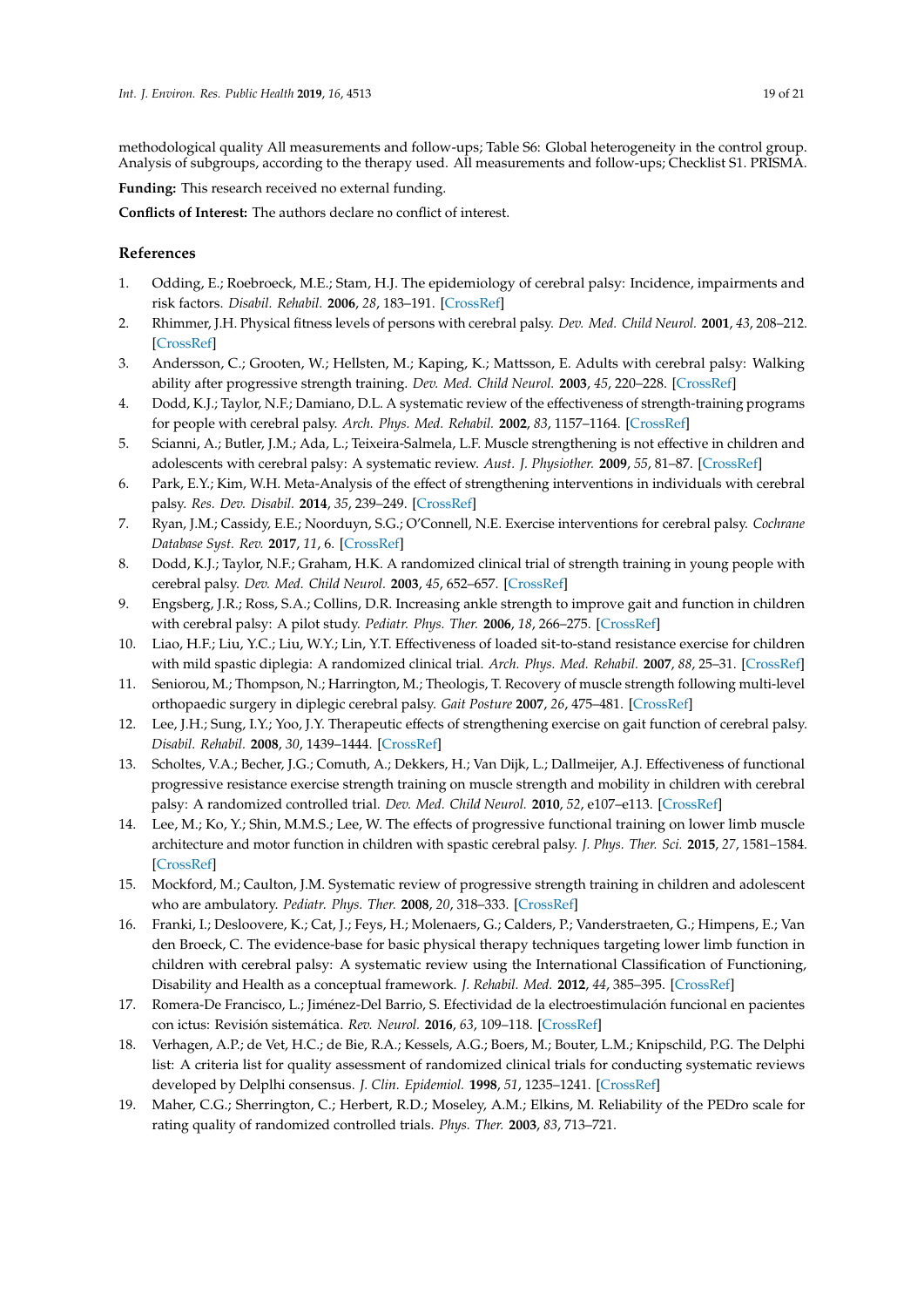- <span id="page-19-0"></span>20. PEDro (Physiotherapy Evidence Database) Centre for Evidence-Based Physiotherapy. Sidney 1999. Available online: https://[www.pedro.org.au](https://www.pedro.org.au/spanish/downloads/pedro-scale/)/spanish/downloads/pedro-scale/ (accessed on 3 February 2017).
- <span id="page-19-1"></span>21. Chalmers, T.C. Problems induced by meta-analyses. *Stat. Med.* **1991**, *10*, 971–979. [\[CrossRef\]](http://dx.doi.org/10.1002/sim.4780100618)
- <span id="page-19-21"></span><span id="page-19-2"></span>22. Santibanez, M.; Bolumar, F.; Garcia, A.M. Occupational risk factors in Alzheimer's disease: A review assessing the quality of published epidemiological studies. *Occup. Environ. Med.* **2007**, *64*, 723–732. [\[CrossRef\]](http://dx.doi.org/10.1136/oem.2006.028209)
- <span id="page-19-3"></span>23. Almeida, K.M.; Fonseca, S.T.; Figueiredo, P.R.P.; Aquino, A.A.; Mancini, M.C. Effects of interventions with therapeutic suits (clothing) on impairments and functional limitations of children with cerebral palsy: A systematic review. *Braz. J. Phys. Ther.* **2017**, *21*, 307–320. [\[CrossRef\]](http://dx.doi.org/10.1016/j.bjpt.2017.06.009)
- <span id="page-19-4"></span>24. Higgins, J.P.; Thompson, S.G.; Deeks, J.J.; Altman, D.G. Measuring inconsistency in meta-analyses. *BMJ* **2003**, *327*, 557–560. [\[CrossRef\]](http://dx.doi.org/10.1136/bmj.327.7414.557)
- <span id="page-19-25"></span><span id="page-19-5"></span>25. DerSimonian, R.; Kacker, R. Random-effects model for meta-analysis of clinical trials: An update. *Contemp. Clin. Trials* **2007**, *28*, 105–114. [\[CrossRef\]](http://dx.doi.org/10.1016/j.cct.2006.04.004)
- <span id="page-19-26"></span><span id="page-19-6"></span>26. Egger, M.; Davey Smith, G.; Schneider, M.; Minder, C. Bias in meta-analysis detected by a simple, graphical test. *BMJ* **1997**, *315*, 629–634. [\[CrossRef\]](http://dx.doi.org/10.1136/bmj.315.7109.629)
- <span id="page-19-23"></span><span id="page-19-7"></span>27. Higgins, J.P.; Green, S. *Cochrane Handbook for Systematic Reviews of Interventions*; John Wiley & Sons: Hoboken, NJ, USA, 2011.
- <span id="page-19-24"></span><span id="page-19-8"></span>28. Borenstein, M.; Hedges, L.V.; Higgins, J.P.; Rothstein, H.R. *Introduction to Meta-Analysis*; John Wiley & Sons: Hoboken, NJ, USA, 2011.
- <span id="page-19-20"></span><span id="page-19-9"></span>29. Moher, D.; Shamseer, L.; Clarke, M.; Ghersi, D.; Liberati, A.; Petticrew, M.; Shekelle, P.; Stewart, L.A. Preferred reporting items for systematic review and meta-analysis protocols (PRISMA-P) 2015 statement. *Syst. Rev.* **2015**, *4*, 1. [\[CrossRef\]](http://dx.doi.org/10.1186/2046-4053-4-1)
- <span id="page-19-10"></span>30. Borenstein, M.; Hedges, L.V.; Higgins, J.P.; Rothstein, H.R. *Comprehensive Meta-Analysis Version 2, Biostat*; National Institutes of Health: Englewood, NJ, USA, 2005.
- <span id="page-19-22"></span><span id="page-19-11"></span>31. Fowler, E.G.; Knutson, L.M.; Demuth, S.K.; Siebert, K.L.; Simms, V.D.; Sugi, M.H.; Souza, R.B.; Karim, R.; Azen, S.P. Physical Therapy Clinical Research Network (PTClinResNet). Pediatric endurance and limb strengthening (PEDALS) for children with cerebral palsy using stationary cycling: A randomized controlled trial. *Phys. Ther.* **2010**, *90*, 367–381. [\[CrossRef\]](http://dx.doi.org/10.2522/ptj.20080364)
- <span id="page-19-15"></span>32. Salem, Y.; Godwin, E.M. Effects of task-oriented training on mobility function in children with cerebral palsy. *NeuroRehabilitation* **2009**, *24*, 307–313.
- <span id="page-19-18"></span>33. Tedla, J.S. Strength training effects on balance in spastic diplegia subjects: A randomized controlled trial. *J. Pediatr. Neurol.* **2014**, *12*, 15–28. [\[CrossRef\]](http://dx.doi.org/10.3233/JPN-140634)
- <span id="page-19-16"></span>34. Unnithan, V.B.; Katsimanis, G.; Evengelinou, C.; Kosmas, C.; Kandrali, I.; Kellis, E. Effect of strength and aerobic training in children with cerebral palsy. *Med. Sci. Sports Exerc.* **2007**, *39*, 1902–1909. [\[CrossRef\]](http://dx.doi.org/10.1249/mss.0b013e3181453694)
- <span id="page-19-17"></span>35. Pandey, D.P.; Tyagi, V. Effect of functional strength training on functional motor performance in young children with cerebral palsy. *Indian J. Phys. Occup. Ther.* **2011**, *5*, 52–55.
- <span id="page-19-12"></span>36. Peungsuwan, P.; Parasin, P.; Siritaratiwat, W.; Prasertnu, J.; Yamauchi, J. Effects of combined exercise training on functional performance in children with cerebral palsy: A randomized-controlled study. *Pediatr. Phys. Ther.* **2017**, *29*, 39–46. [\[CrossRef\]](http://dx.doi.org/10.1097/PEP.0000000000000338)
- <span id="page-19-13"></span>37. Aye, T.; Thein, S.; Hlaing, T. Effects of strength training program on hip extensors and knee extensors strength of lower limb in children with spastic diplegic cerebral palsy. *J. Phys. Ther. Sci.* **2016**, *28*, 671–676. [\[CrossRef\]](http://dx.doi.org/10.1589/jpts.28.671)
- <span id="page-19-19"></span>38. Lee, Y.; Kim, W.; Park, J. The effect of exercise using a sliding rehabilitation machine on the gait function of children with cerebral palsy. *J. Phys. Ther. Sci.* **2014**, *26*, 1667–1669. [\[CrossRef\]](http://dx.doi.org/10.1589/jpts.26.1667)
- <span id="page-19-14"></span>39. Jung, J.W.; Her, J.G.; Ko, J. Effect of strength training of ankle plantarflexors on selective voluntary motor control, gait parameters, and Gross Motor Function of children with cerebral palsy. *J. Phys. Ther. Sci.* **2013**, *25*, 1259–1263. [\[CrossRef\]](http://dx.doi.org/10.1589/jpts.25.1259)
- <span id="page-19-27"></span>40. Cohen, J. *Statistical Power Analysis for the Behavioural Sciences*; Routledge: New York, NY, USA, 1977; p. 7.
- <span id="page-19-28"></span>41. Verschuren, O.; Ada, L.; Maltais, D.B.; Gorter, J.W.; Scianni, A.; Ketelaar, M. Muscle strengthening in children and adolescents with spastic cerebral palsy: Considerations for future resistance training protocols. *Phys. Ther.* **2011**, *91*, 1130–1139. [\[CrossRef\]](http://dx.doi.org/10.2522/ptj.20100356)
- <span id="page-19-29"></span>42. Stackhouse, S.K.; Binder-Macleod, S.A.; Lee, S.C. Voluntary muscle activation, contractile properties, and fatigability in children with and without cerebral palsy. *Muscle Nerve* **2005**, *31*, 594–601. [\[CrossRef\]](http://dx.doi.org/10.1002/mus.20302)